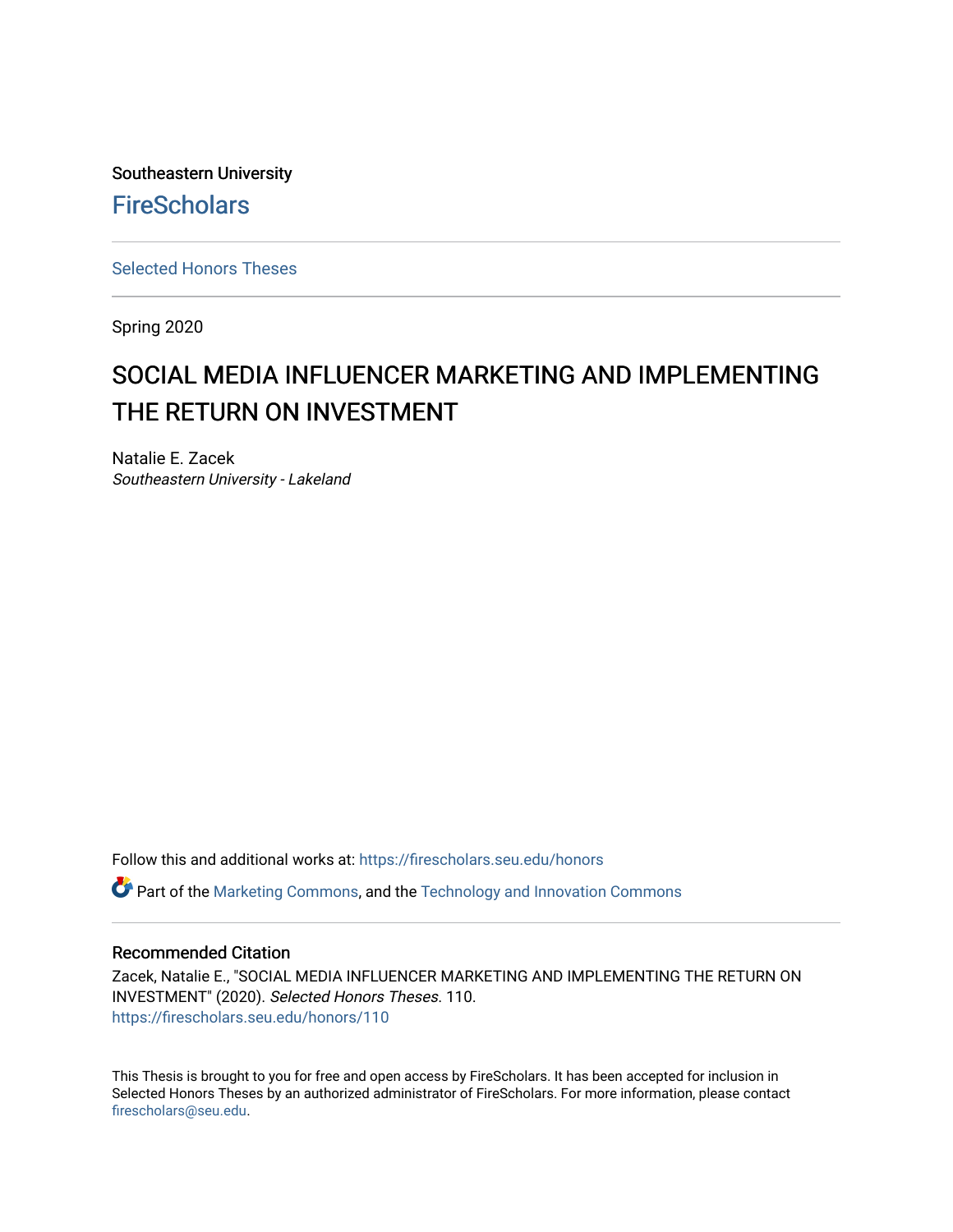# SOCIAL MEDIA INFLUENCER MARKETING AND IMPLEMENTING THE RETURN ON INVESTMENT

by:

Natalie E. Zacek

Submitted to the School of Honors Committee

in partial fulfillment

of the requirements for University Honors Scholars

Southeastern University

2020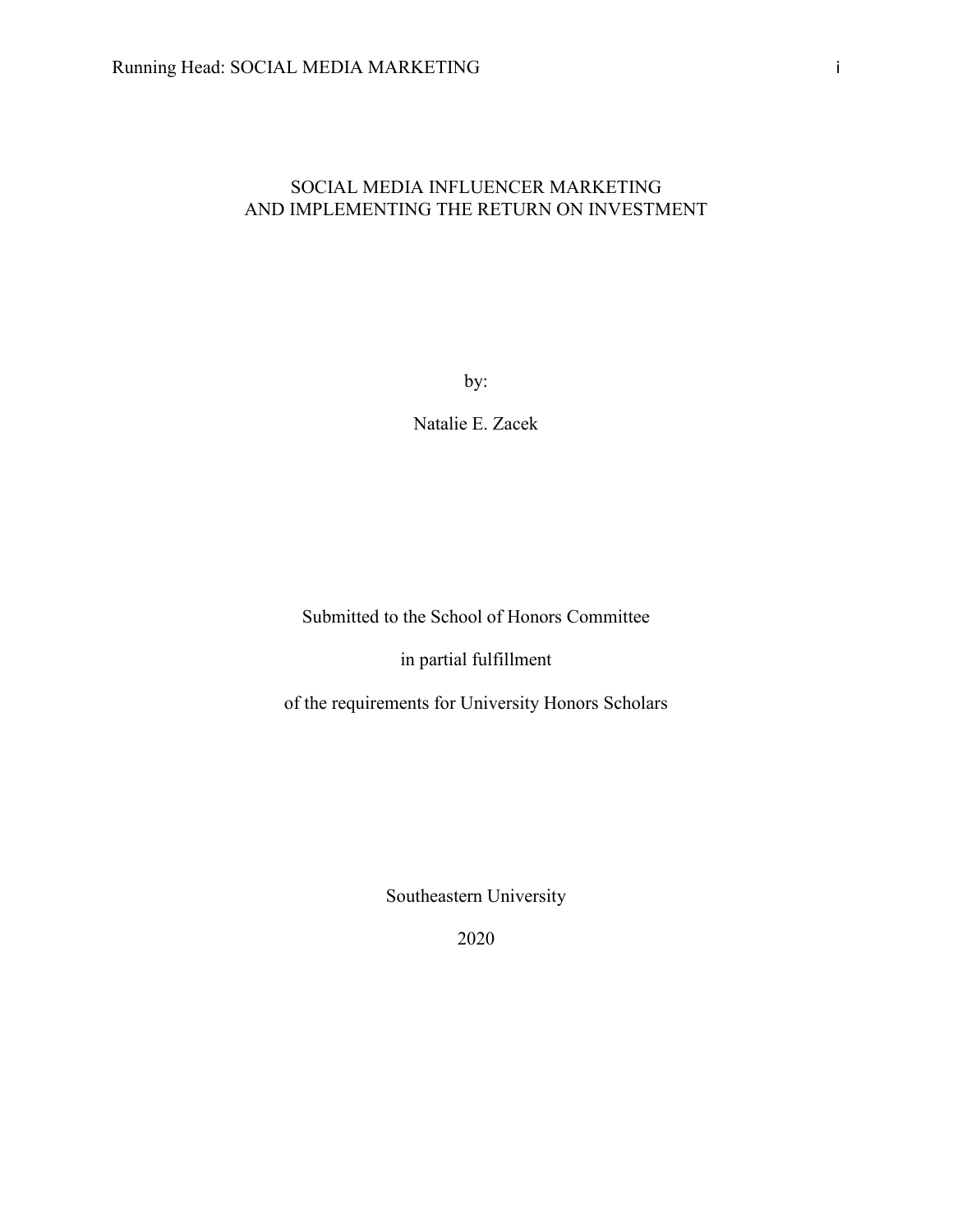2020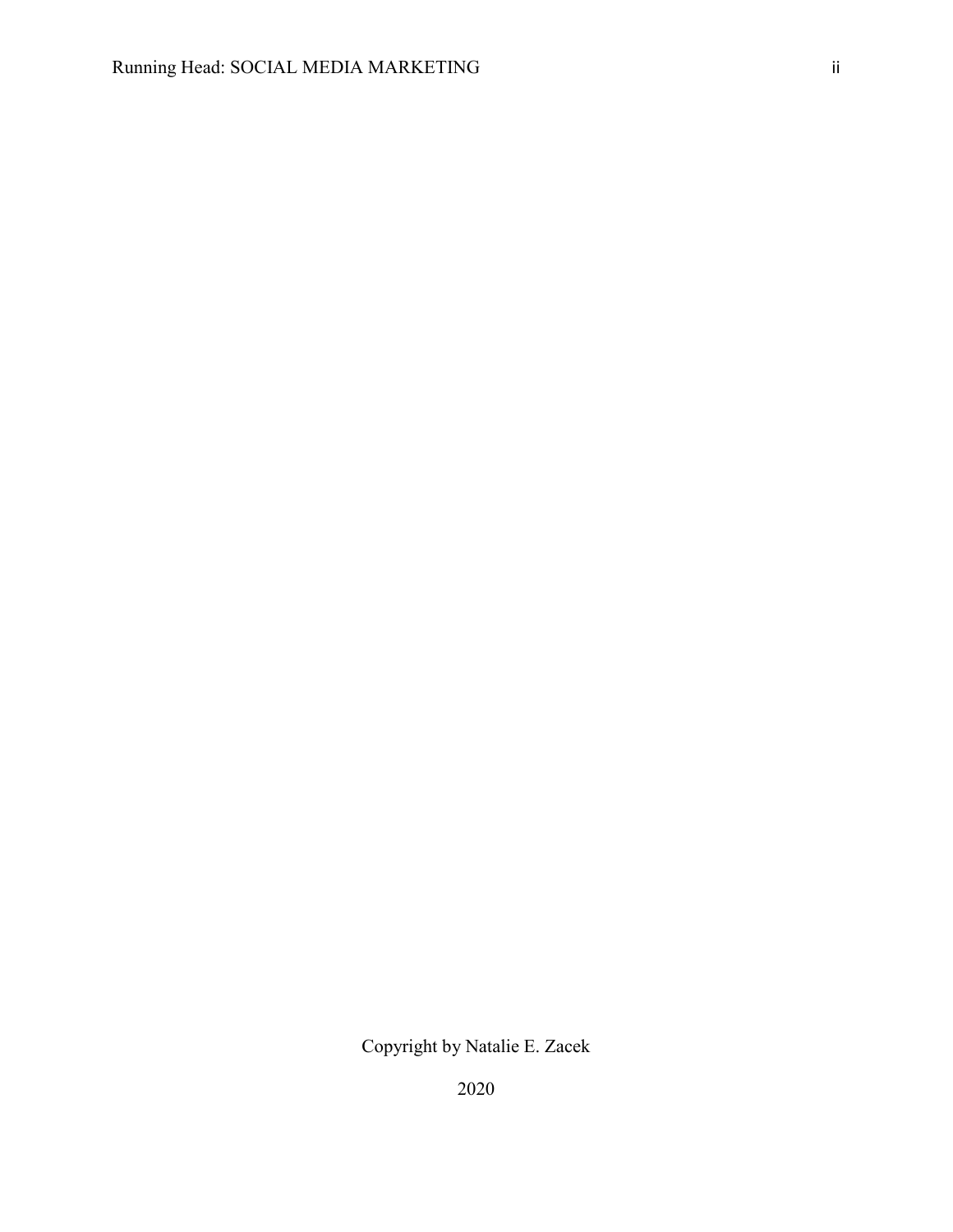#### Abstract

This thesis dives into the importance of social media marketing within a business. It starts off with a literature review that explains how much people use social media, how businesses have begun to recognize this trend, and how to turn this trend into a successful marketing strategy. This strategy can be demonstrated through online ads, influencer marketing, and a strong social media presence. The thesis will identify and examine all of these methods. The second part of this thesis is based on an online survey provided to the general public (over 18) in order to discover if the findings in the literature review are correct. The survey shows that people use on average 3 hours on social media a day. And, they visit multiple different social media platforms. One of the most revealing findings in this study was that people are being influenced more by the things they view on social media, because they trust those opinions, then other forms of marketing. Social media marketing has replaced the importance of commercials, billboards, and print ads. The survey received 780 responses and gave a comprehensive understanding on this topic.

# Keywords

#### KEYWORDS:

Social media, influencer, marketing, business, return on investment, company, brand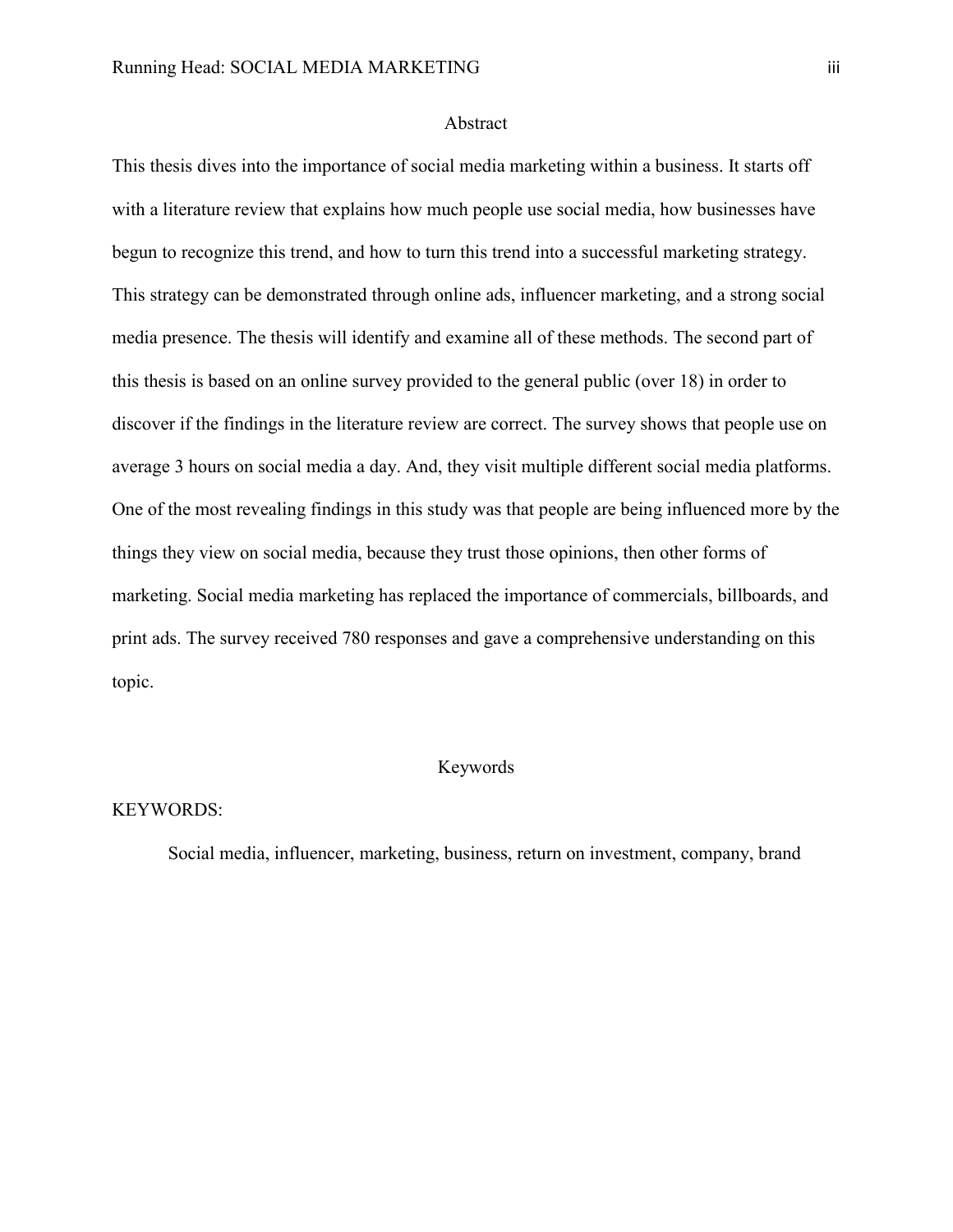# Table of Contents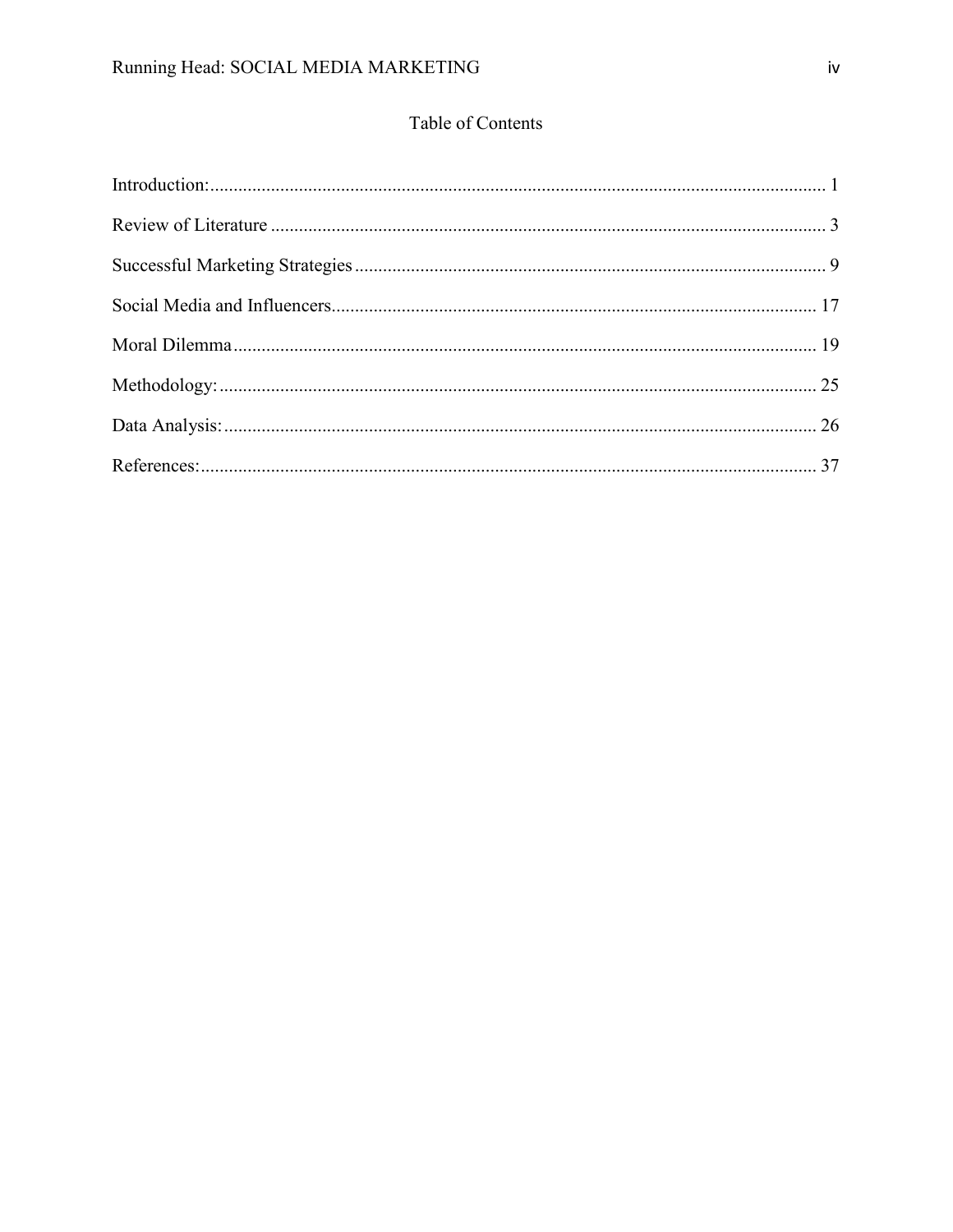# <span id="page-5-0"></span>Introduction:

Communication is the thread that weaves throughout all aspects of life. Due to this, it is essential to examine the *way* people communicate. Social media is the new way people communicate every day and all day long. When people spend a vast majority of their time scrolling, double tapping, and clicking, the implications and the benefits must be examined.

Not only are people wondering where social media fits in with the mold of life, but businesses have noticed this trend as well. Traditionally, a business was in charge of their portrayal and they were able to "save face" by creating an image they could uphold. The business made the decision on how they advertise and market their material. Now, this image is created and maintained by their consumers.

Why is this topic important? Everyone is immersed in advertisement; whether that is through print and traditional media or social media. Whereas traditional media has standards and guidelines for ethics and success, social media has a wavering line. Without investigation on how to implement a successful marketing strategy within social media, it will become mishandled. This mishandling will lead to unethical marketing strategies— such as ad-tracking that goes too far. This will lead to harassment of marketers or undisclosed advertisements that are meant to deceive people. The knowledge of social media marketing will allow businesses and consumers alike to enjoy the benefits while being aware of the costs. This will ensure the best possible return on investment for a business and the best quality advertisement to consumers.

Before delving into the logistics of a successful social media endeavor, it must be determined if people are actually spending *that* much time on social media and how much this affects their purchasing habits. This review is meant to guide as a framework for how social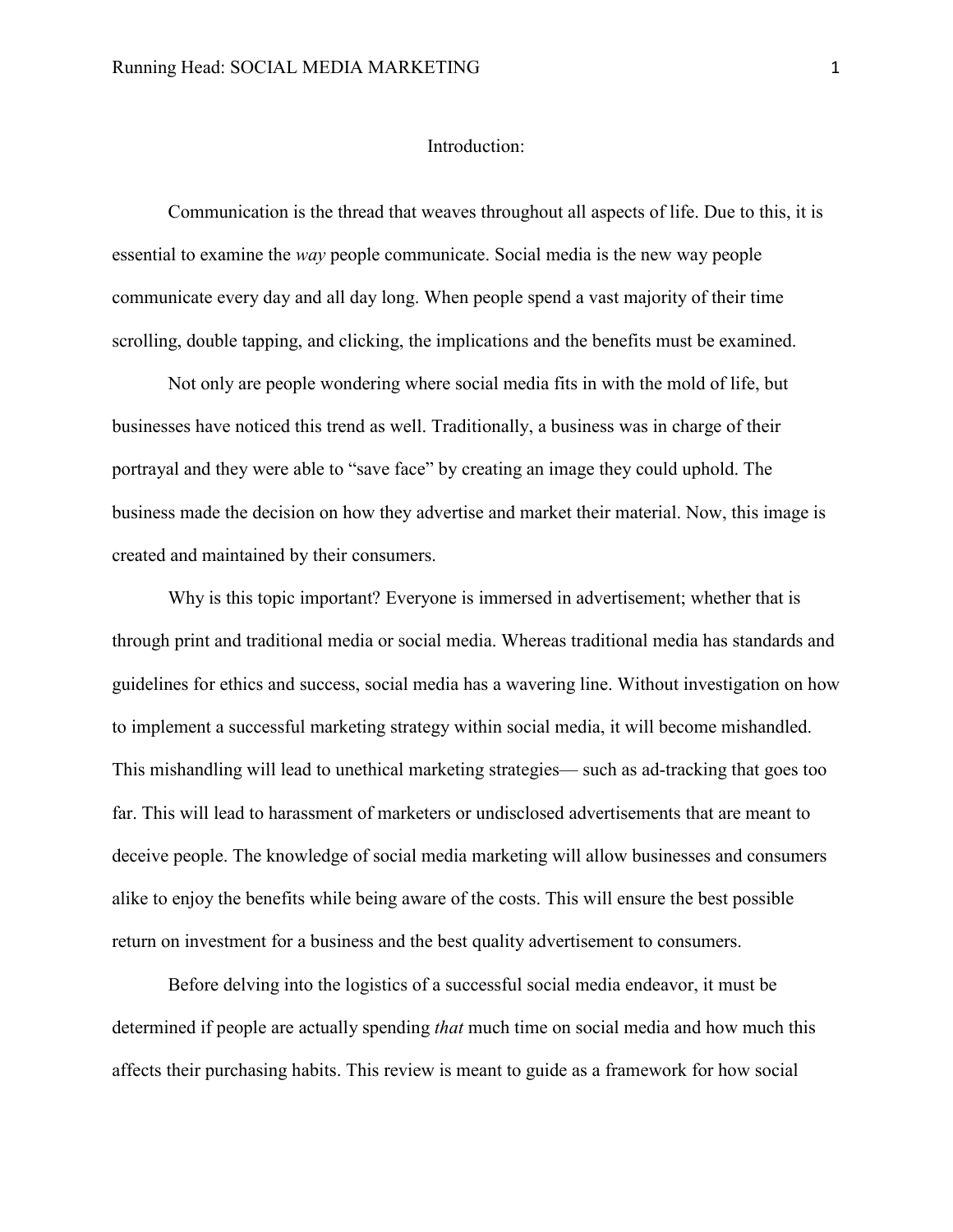media is an indispensable tool that businesses are meant to utilize. Not only should they use this for productive advertisement, they should *choose* this as the preferred form of marketing. By the strategies in this review, marketing agencies and people alike should have the tools to implement successful social media marketing.

However, people already have started using this style of marketing in their businesses, so what is the importance of surveying it? Because this marketing strategy is user-generated, it requires a certain amount of knowledge to execute it successfully. The consequences are significant for poorly handled public relations within a company. Word-of-mouth recommendations from consumers are beneficial and should be looked at as an advantage. Even though there is a loss of control, it will help the natural growth of a company's goals.

One of the most essential ways that social media marketing is implemented is through influencers. An influencer is someone who creates an account on social media, then, gains amount of followers who care about their posts. In turn, this person, promotes different companies and brands through pictures, videos, and blogs. The paper will delve more into the specifics of how this is beneficial to a company and how it is implemented.

The problem to be solved by my research is how the return on investment in social media marketing is worth the cost. It will investigate the definition, history, and methods used in social media marketing. Proving the importance of a successful social media strategy is the objective of this research, which will be accomplished using a survey correlating usage on social media with spending habits, and while this research will encounter challenges such as gaining an extensive amount of knowledge on all age groups.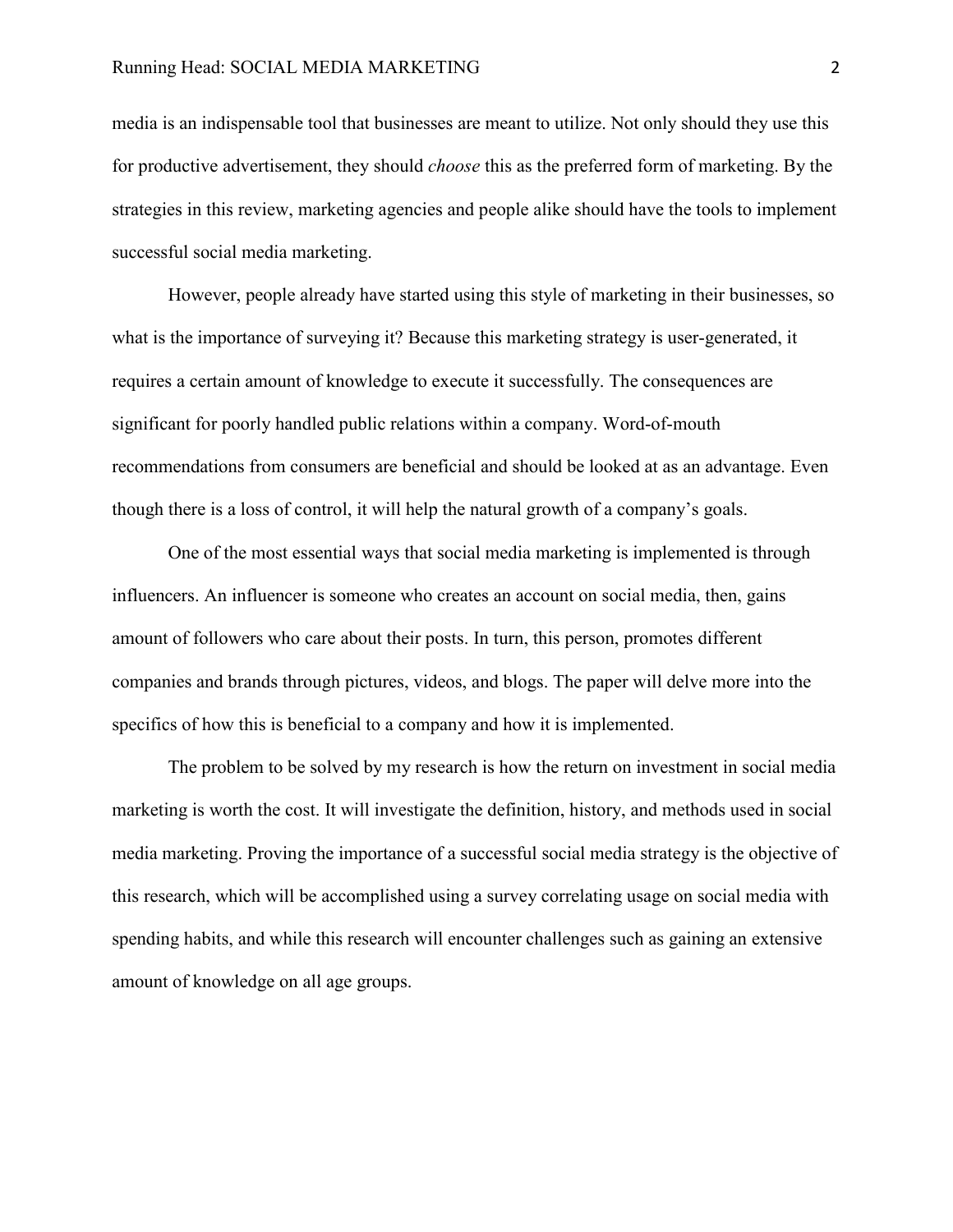# **Research Questions:**

- Do people actually want to be reached from advertisement in their social media?
- Are people being influenced by the accounts they follow on sites such as Instagram, Facebook, Pinterest, etc. to make purchases?
- How do businesses use the personal aspect of social media to their advantage?
- Is it better to market with people who have less of a following but will do it for free as opposed to paying for influencers who have a larger audience?
- What kinds of businesses succeed with social media marketing?

These questions guided the research and investigation through this review. While some of them are answered throughout this review, like the way people want to be reached through advertisement, others will require a more in-depth study.

# Review of Literature

<span id="page-7-0"></span>This literature review will examine (1) why people are entertained by media and how this indicates (2) successful marketing strategies. It will show how (3) the immense time spent on social media and "getting to know" influencers lead to a larger return on investment than traditional marketing techniques. It will also highlight the (4) moral and ethical obligations due to the time spent on cell phones and social media sites. Due to this fact, the research will investigate that (5) being aware of these implications can lead to better marketing while being conscious of respect to privacy and well-being.

#### **Social Media Defined**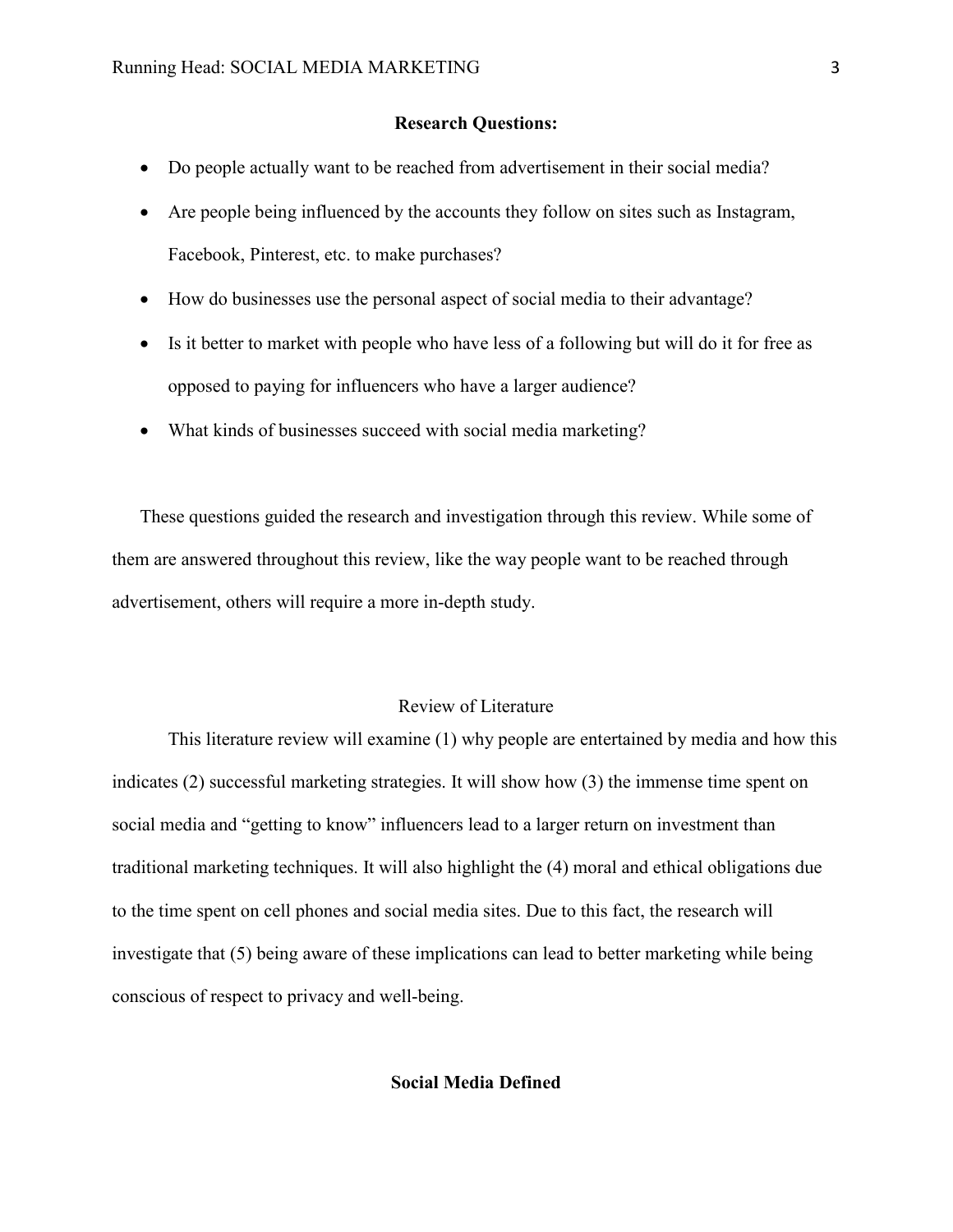In a general sense, social media shows people's personalities. It creates the illusion of a close relationship without actually being close (physically) at all. Social media is defined by The Merriam-Webster dictionary as: "forms of electronic communication (such as websites for social networking and microblogging) through which users create online communities to share information, ideas, personal messages, and other content (such as videos)" (social media, 2019). By this definition, social media *must* be online, and it *must* be user generated content. So, traditional forms of media, that only allow certain people to share, would not be considered. These sharing of ideas and personal messages, either builds trust or skepticism within a brand or company.

In recent years, social media is topic of discussion about the pros and cons. These speculations began to surface when people heard about fake news, privacy speculations, and body dysphoria. However, considering this is discussing morality, it is difficult to actually come to a conclusion.

While people accept social media as a normal addition in everyday life, this was not always the case. Social media usage was only at a 5% in 2005 (Terrell, 2019). It is difficult to pinpoint where social media truly began. People theorize that it could have started with telegraphs or messages sent to groups. However, from the definition that it must be on the internet and it must be user generated, this eliminates anything before the internet began. It also does not include things like messages because they were created by an individual for an individual (or individualized group).

With this in mind, the first website that fulfilled these terms was Six Degrees. Six Degrees was created in 1997 by Andrew Weinrech. It was intended to connect the theory that everyone is connected within six degrees of each other. This site allowed users to generate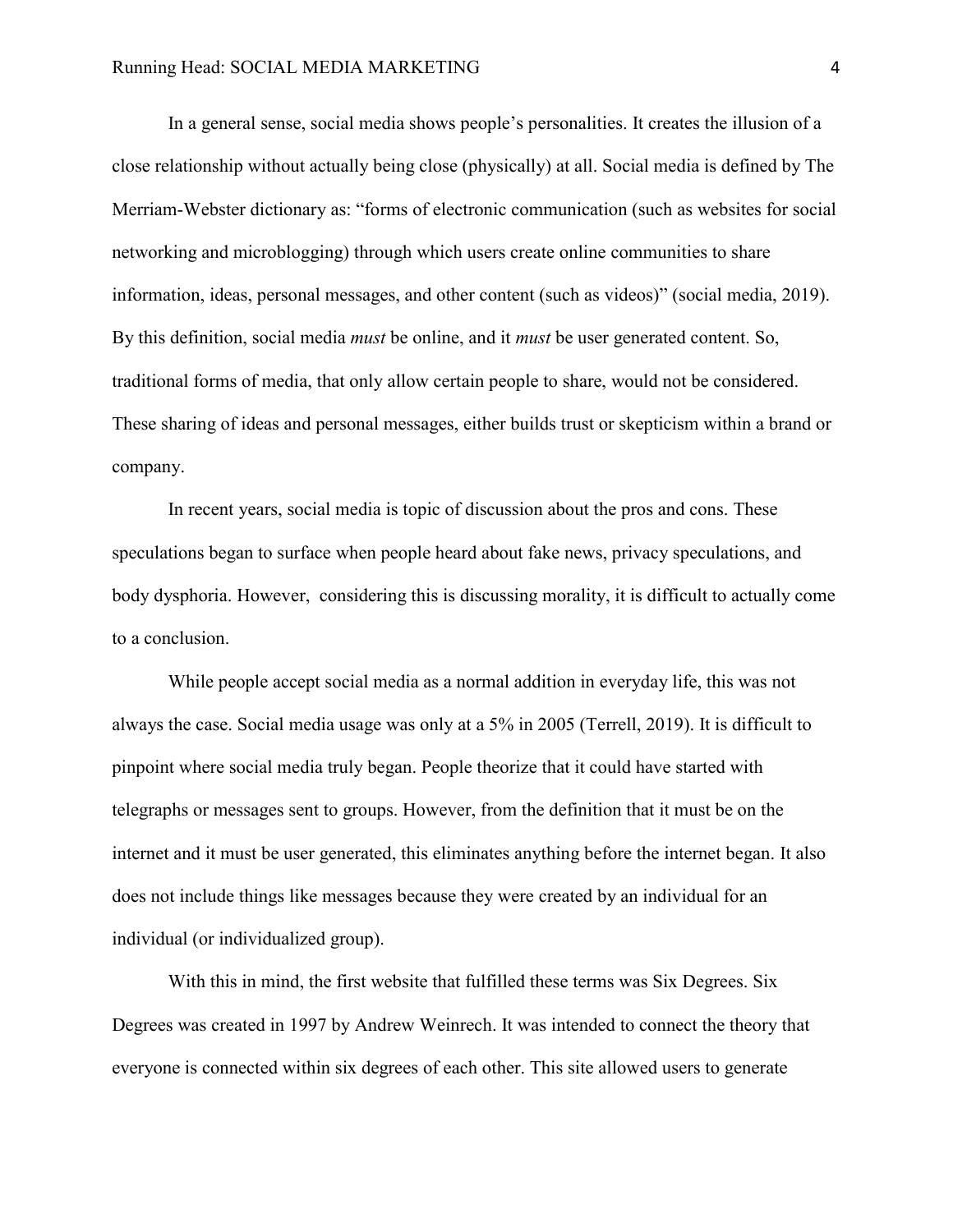profiles and add their friends (Terrell, 2019). Six degrees shut down in 2001. However, it peaked at 3.5 million users which made it extremely popular at that time.

Social media continued to grow into websites like Linkedin in 2002, Myspace in 2003, and Facebook in 2004. All of these websites became increasingly popular as they were launched and more people began to create accounts (Terrell, 2019). While these became highly used, it had nothing on the impact social media made with smart phones. Social media is a completely different story now. With the emergence of smart phones, people are able to use multiple social media applications all throughout the day. They have a device in their hands at all times which navigates all the social media platforms, all day long.

The Pew Research foundation conducted a study to investigate social media usage in 2018. They discovered that the percentage of adults using social media sites were around 68% for Facebook, 27% using Snapchat, and 35% using Instagram. However, that number radically shifted when the age group was narrowed to only 18-24 year old users. Instagram and Snapchat skyrocketed their percentages into usage at 78%. On top of that, in the same percentage group 71% of those visited these sites multiple times throughout the day (Smith & Anderson, 2019). Based on these findings, it is evident the social media usage is high across the board. However, it must be recognized that the separate platforms people use to access content, varies by almost double with a shift in age group.

Companies used to be able to control the information available about them through strategic press announcements and a team of well-trained public relation officials. Today, firms have been increasingly regulated to the sidelines as mere observers, having neither the knowledge nor the chance to alter publicly posted comments provided by their customers. For example, Wikipedia expressly forbids the participation of firms in its online community (Kaplan,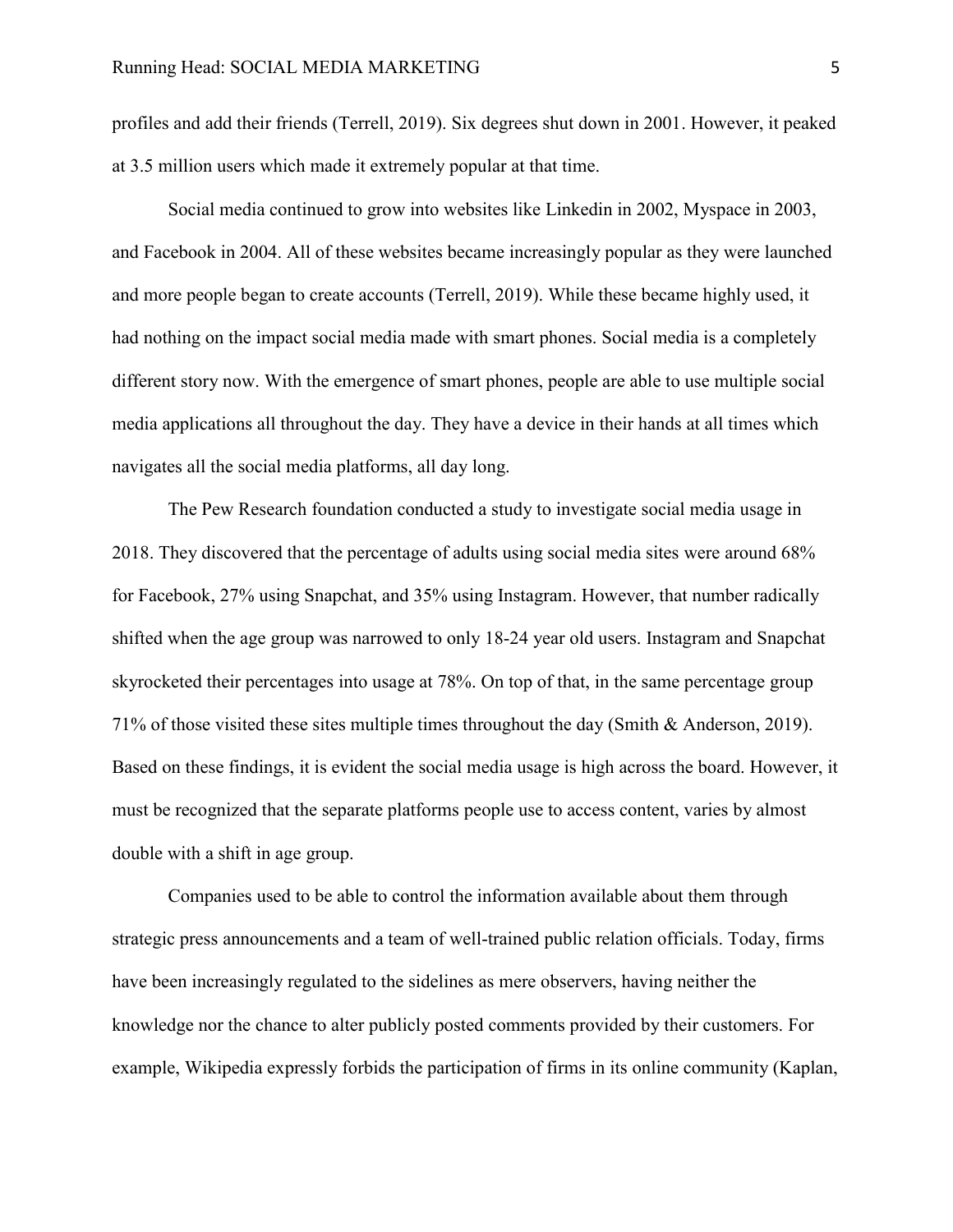2010). This is due to the fact that they want to create a natural space for user-generated content. Social media creates the space for opinions and information to be by the average person over just people who work at the company.

So, social media is the online platforms in which users generate content. This is demonstrated through words, pictures, videos, and reposts. It has significantly risen in usage since when it first originated based on the percentage differences from 2002-4 until 2018 (Smith & Anderson, 2019). This can be intimidating for those who work in business and marketing because of the loss of control.

### **People's Entertainment with Social Media**

People are fascinated with the idea that their everyday life can be used to influence or encourage people. Users now generate advertisement rather than just consume it. Pierre Berthon, a researcher at Bentley University for the *California Management Review,* conducted a study that investigated numerous amounts of high-profiles and viewed *why* users interacted with these profiles. He also investigated the drive for people creating their own advertisement and content. He concluded that managers are better off viewing the consumer-generated advertising phenomenon as a word-of-mouth rather than a conventional advertising dilemma (Berthon, 2008). Their research and models are meant to guide as a framework for marketing and managers to use strategically in advertisement efforts. User generated content has shown that it is here to stay, so rather than look at it with a negative connotation, they should look for ways for it to function to their advantage. The loss of control in this situation can be viewed as good or bad, however marketers must embrace it in order to succeed.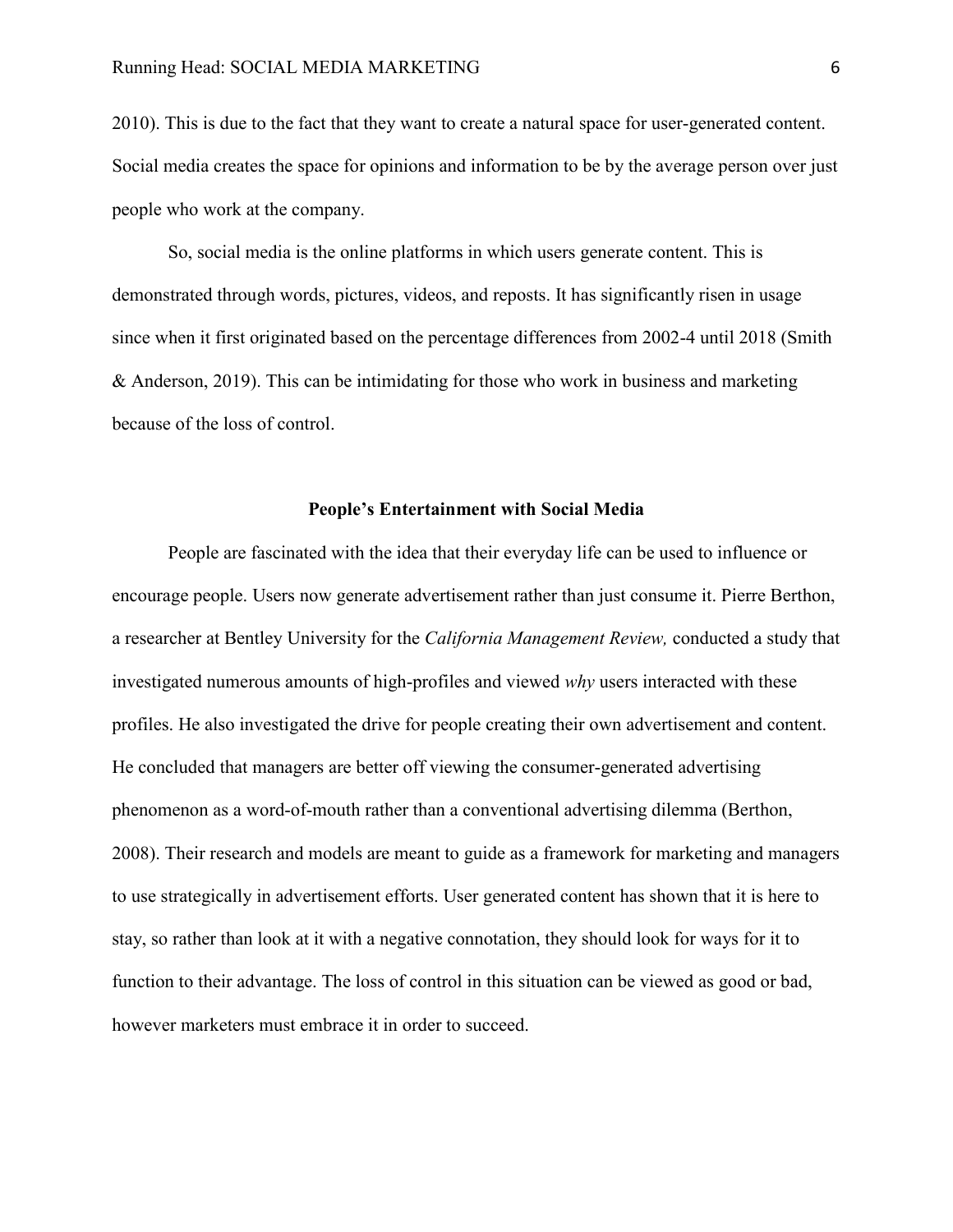A study conducted by Kuancheng Lin and her research team (2011) investigates how social networking sites are creating new networking opportunities. Lin used an online questionnaire to gather empirical research which explored factors that affect users who join social media. He also investigated how social networking sites create new networking opportunities for individuals and businesses. He analyzed data of 402 samples by the structural equation modeling (SEM) approach. The SEM approach is just a scientific way to achieve the most accurate results from open-ended questions.

They explored factors that affect users who join social media; this study applied networking and motivation theory that will explain why people continue to join social networking sites. The research found that enjoyment is the greatest factor in people's continual use of social media; which seems self-evident. However, it is important to note that many people turn to social sites as fun instead of a task, work, or other obligatory accomplishment. This is especially essential when trying to discover why people *enjoy* social media, as opposed to just time spent on these sites. The next factors were number of connections and then how useful it can be.

Social media should continue to develop applications with pleasurable experiences to reinforce pleasurable effects in using the site and further to strengthen its stickiness (Kuancheng 2011). By incorporating pleasurable effects in social media sites, users will spend more time on them. This will expand the growth of marketing efforts through this influence. These pleasant experiences can be accomplished by immediate satisfaction (such as people liking and commenting on photos) or by long term satisfaction (such as a gradual but continuing increase in followers). Both of these affirmations help people to continue producing and consuming content.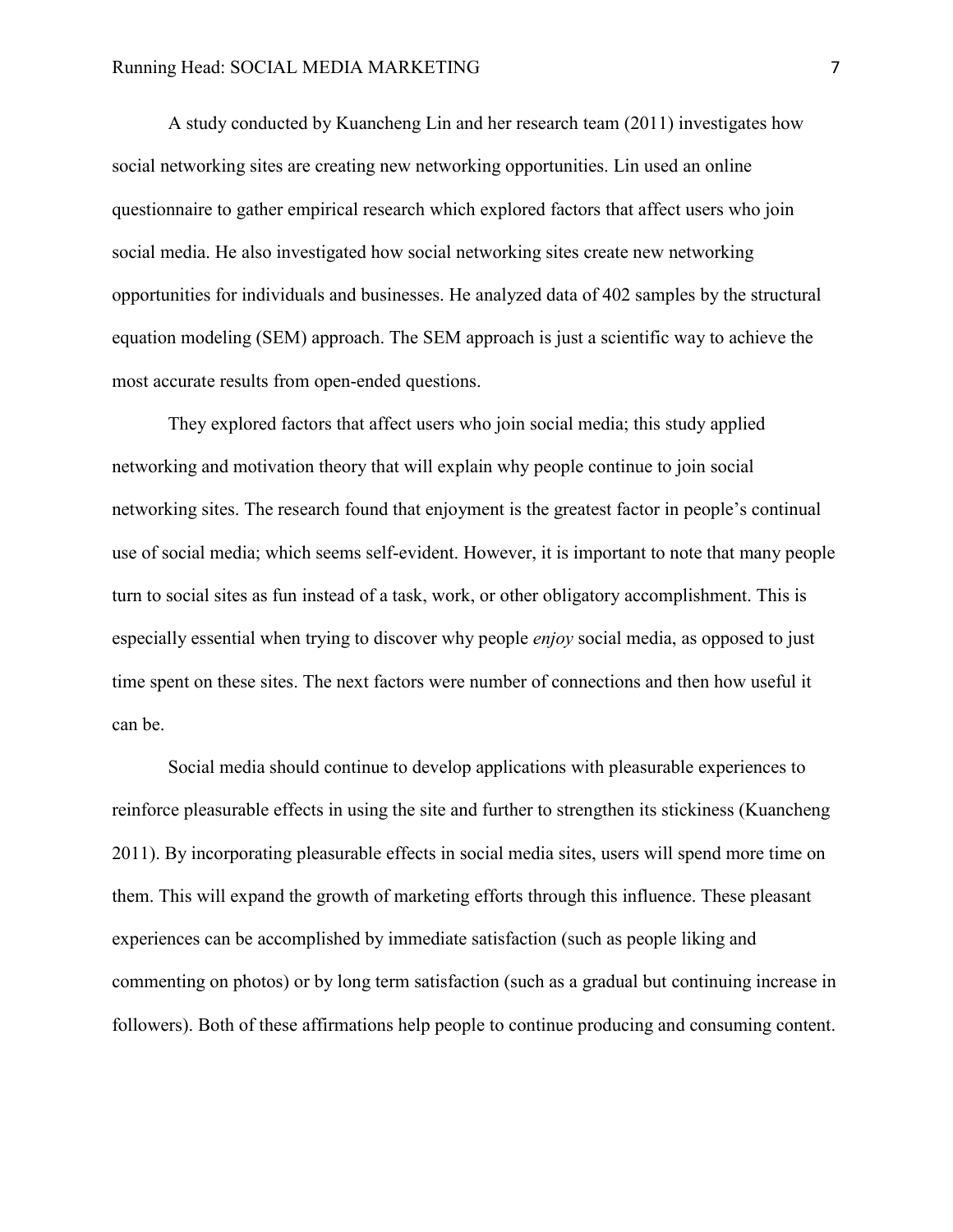*The influence of social media:* Social media is pivotal in the decisions people make to buy products. Min Sung, an author of a recent study about the reason *why* people are encouraged to buy products and the purpose of her study was to examine the social media attributes that promote product browsing and if it impacts purchasing.

She broke the purchase intent into two categories: utilitarian, the practical and useful, and hedonic, the fun and adventurous. These two reasons people purchase products was impacted by what people view on social media advertisements (Sung, 2018). The analysis of the collected data showed that social media marketing tactics crucially affect product selection. Sung also indicated that adventure, status, and vacation-style have positive effects for browsing product.

It is important to note that if people were only drawn to purchase items they already need and there was *not* an interest for the fun and adventurous purchases, it would limit how much businesses could succeed with social media marketing. However, since people are interested in new, fun, and dynamic products and interests, it allows an exponential market. This means that people *want* to be shown or told what to buy.

Based on this information, it is imperative for companies to provide to implement a social media strategy because it is so influential. People were drawn to products when they were shown in a unique and enticing way. If people are drawn to adventure, a business can benefit from featuring their product on social media presences in order to boost interest.

Statistics are essential in viewing why social media has become so influential. According to Smith's study, 68% of U.S. adults are now Facebook users (Smith 2019). However, there are substantial differences in social media use by age. They stated that 88% of 18- to 29-year-olds indicate they use any form of social media. That share falls to 78% among those ages 30 to 49, to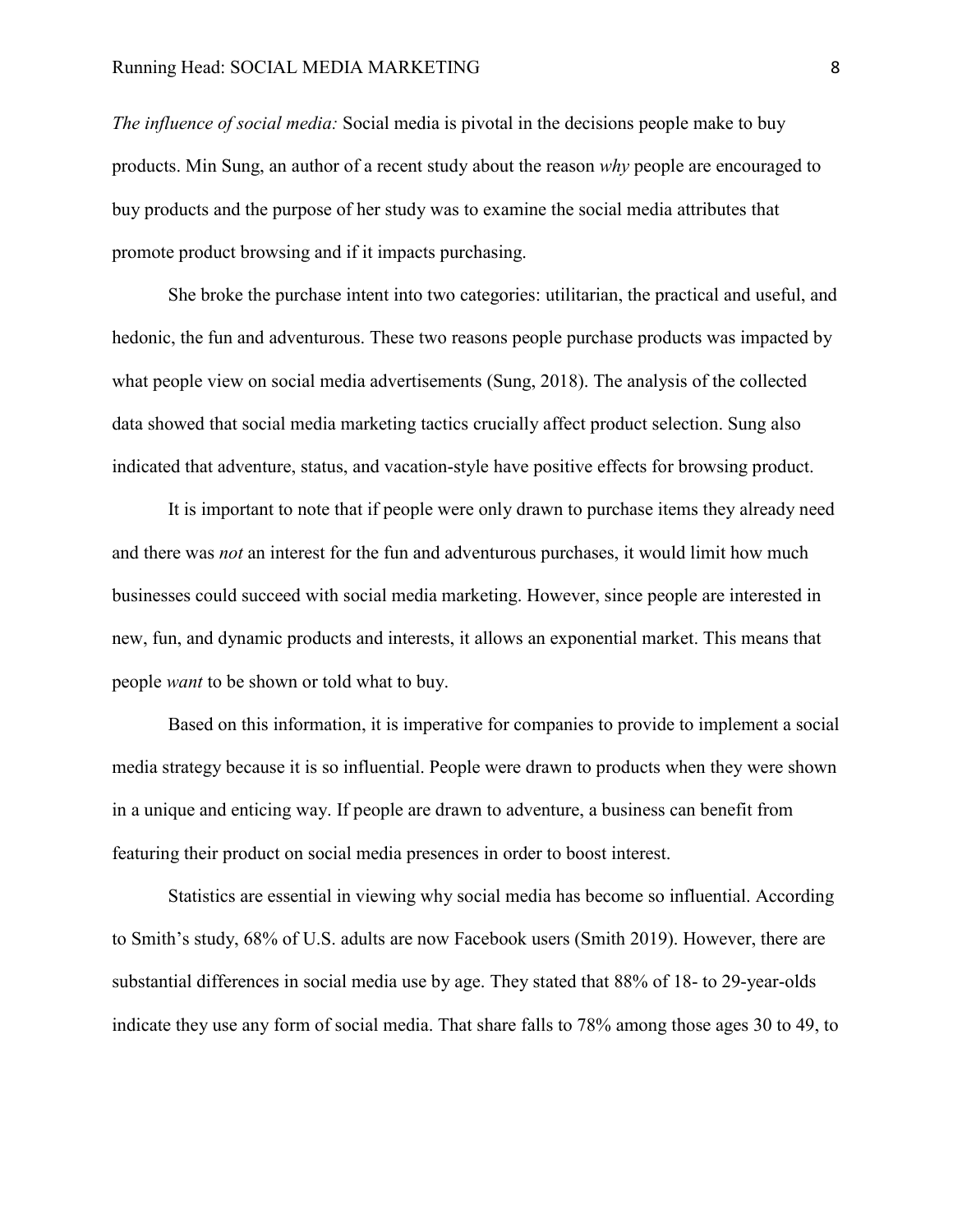64% among those ages 50 to 64, and to 37% among Americans 65 and older (Smith 2019. So, it is accurate in stating, the younger the person is, the more likely they are active on social media.

Not only are people active on social media sites across the board, but roughly threequarters of Facebook users – and around six-in-ten Snapchat and Instagram users visit each site *daily* and many of them multiple times every day (Smith 2019). Social media has monopolized the entertainment industry. It provides people with easy, achievable, and entertaining content all the time.

#### **Successful Marketing Strategies**

# <span id="page-13-0"></span>*Businesses View of Social Media:*

Social media holds enormous potential for companies to build a closer relationship with customers and this increases revenue, cost reduction and efficiencies. Customers and their highly influential virtual networks are now driving the conversation, which can trump a company's marketing, sales and service efforts with their unprecedented immediacy and reach (Baird, 2011). Carolyn Baird conducted a study on how businesses should approach social media and view their marketing strategies. IBM surveyed over 1,000 consumers worldwide and 350 executives with questions on engagement and interactivity.

The study had surprising findings: people *view* businesses, but they do not look to comment and interact; they value the opinions of family and friends more, and consumers want tangible benefits more than social media incentives. They concluded businesses need a facelift with their social media posts. While they are communicating something, they are not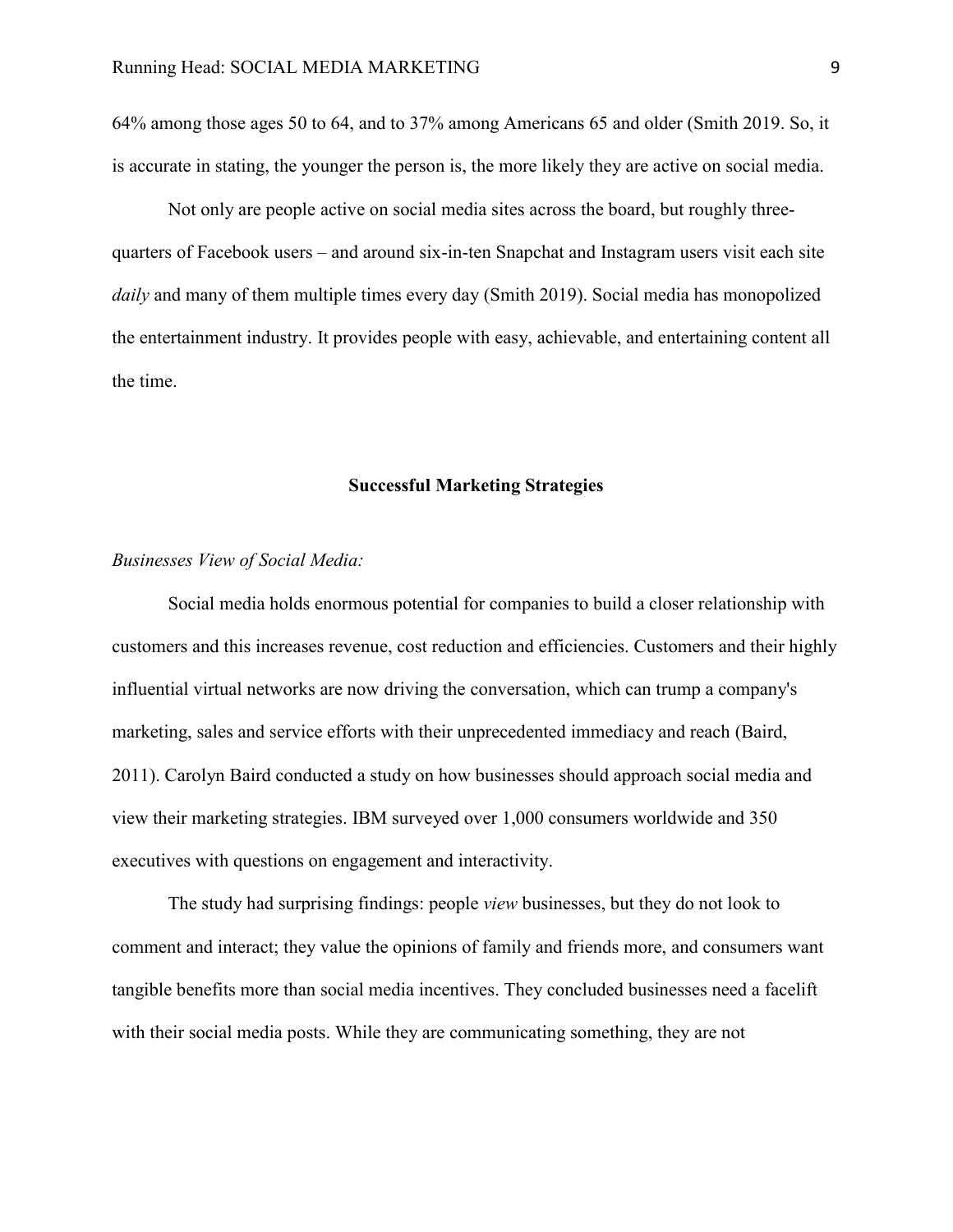communicating effectively based on what consumers want to look at. The way to conduct beneficial posts will include coupons, giveaways, and informative information.

Social media is not beneficial just through existing, it is from *how* it is conducted. This study identifies how to not be discouraged by a business who has fewer comments, when in reality it could have higher sales. However, it also highlights how essential it is for a business to create a personal aspect with their consumer. When a consumer trusts a brand, they will continue to support and follow what the business does. It is an opportunity like never before which brands get to gain a relationship with their consumer.

# *Identifying Influencers:*

So how does a brand build a relationship with their consumers? Through implementing influencer marketing. Influencers are people hired outside of an organization, either with free product or payment, by a company to promote their brand. There is not one specific model that companies follow when approaching or working with influencers. However, there is are some common techniques businesses use in how they select influencers.

The thing about these influencers, is that there is no true "mark" a person must meet to become one. There are different tiers of people, micro influencers, mid-tier influencers, macro influencers and celebrities (Schomer 2019). Micro influencers are usually between 5k-15, midtier is usually between 16k-49k, macro influencers are usually between 50k-250k, and then anything above is usually considered a celebrity. The problem with putting people in these categories is that someone could have many followers but not receive many likes, comments, or engagement on their posts. This would show that their followers may exist, but they do not care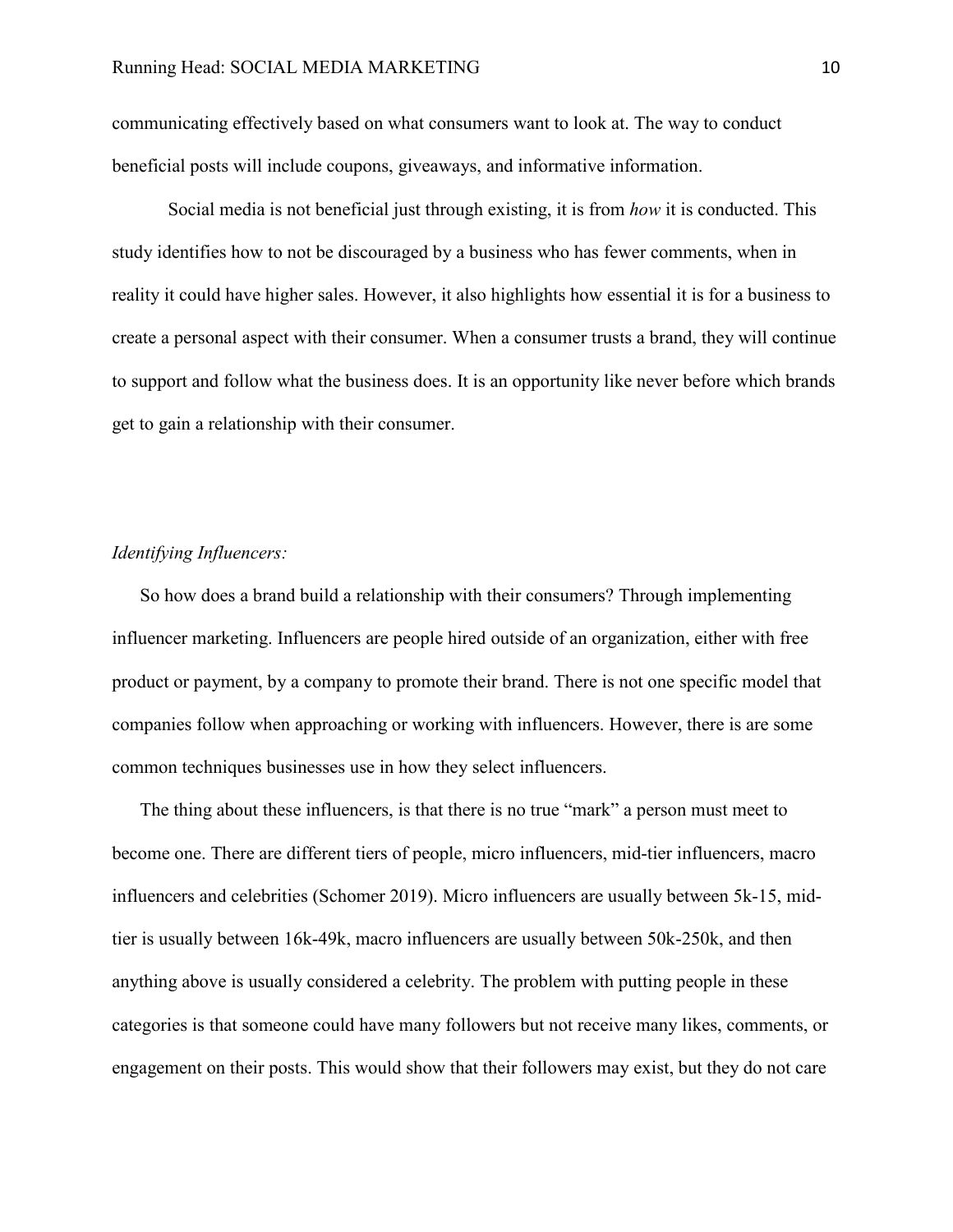about the posts or brands that person is working with (Vierman, 2017). In turn, a company would recognize that this kind of influencer would not get them a very high return on their investment.

Based on this information, companies have to do investigating to find the key influencers for their brand. Ideally it would be someone with a large following, with people who care about their content, and is not too expensive to hire. However, usually brands have to decide based on their budget what they can compromise.

#### *Influencer Marketing:*

Influencer marketing is the act of a public figure promoting a brand or product on a media platform (Glucksman, 2017). It used to be thought of a celebrity promoting something in order to *influence* people who respect and admire that celebrity. However, recent trends have shown this to shift from merely celebrities to regular people. Morgan Glucksman, a student at Elon specializing in media communications, conducted a study to investigate this phenomenon. The author conducted a comparative and qualitative content analyses of posts by social media influencers. The discovery revealed that the use of social media influencer marketing has broken the wall between the consumer and the brand, changing the way the two interact (Glucksman, 2017). These findings support that public relations continues to show a shift from only being controlled by the company to being widely controlled by the public who represent that brand. If a brand is not using influencer marketing in their social media strategy, they may want to consider how effective it is.

Schomer (2019), is part of an online agency who identifies influencers, claims there are two main ways to categorize influencers: reach and niche. Reach: as a general rule this includes any profile with a dedicated following. This is cost-effective, ensure audience engagement, and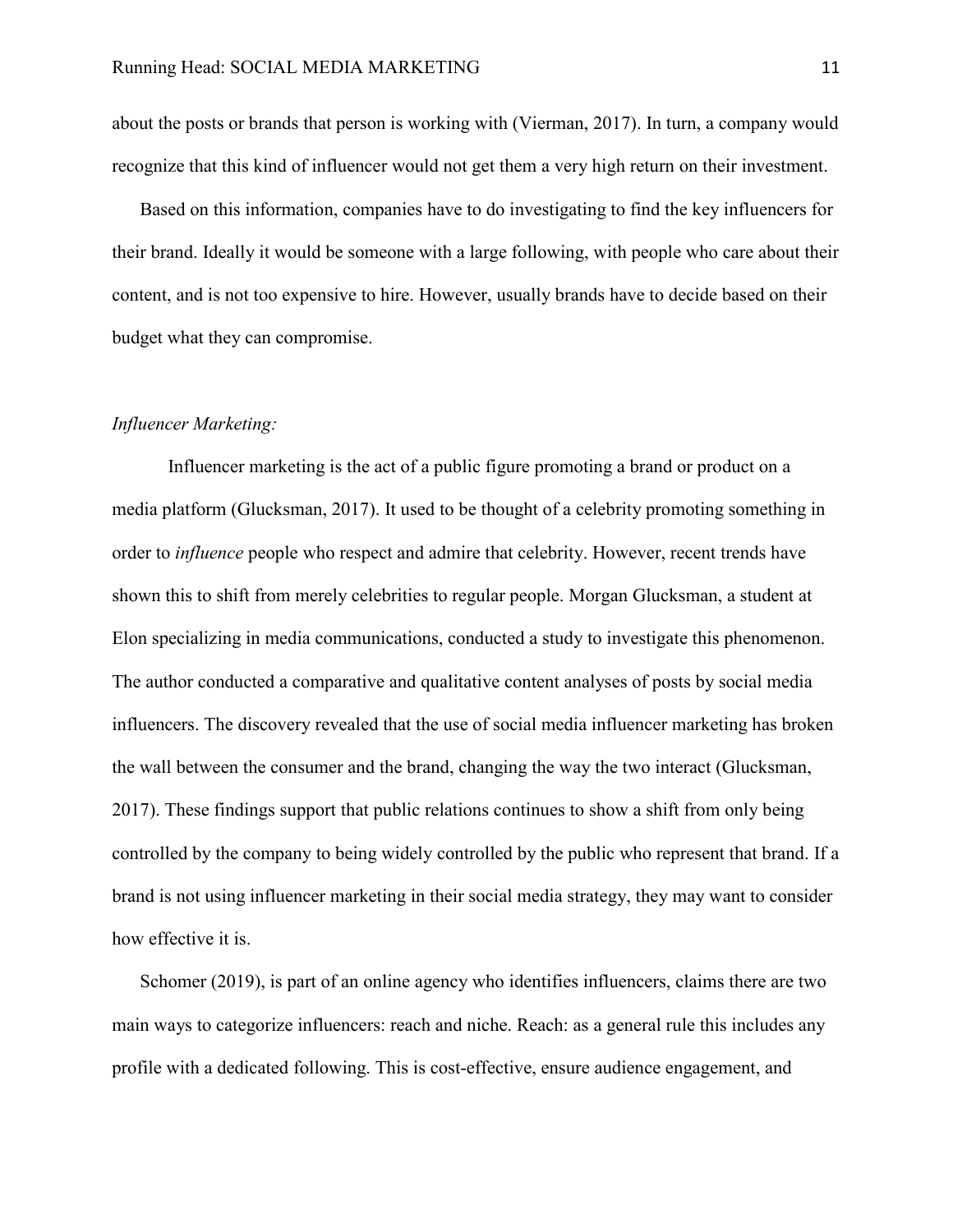authentic. Whereas niche influencers can be more pinpointed (Schomer 2019). This would be like a fitness brand choosing an influencer who posts all about workouts and health. This ensures that brands can leverage relevant niche influencers to more intentionally target.

Just because someone has a large following, does not mean they will be valuable for a brand. It is essential to identify the key qualities an influencer should possess for representing each company. For instance, influencers with a high number of followers but who only receive minimal likes do not have an engaged audience. Due to this, their followers are unlikely to purchase any product they are promoting. It may be more beneficial to hire someone with less followers who are highly engaged in their content than the former.

Likewise, an influencer who has a highly engaged audience and they post about their family and household, may not be the best selection for sports equipment. While their audience may enjoy suggestions for household, baby, and family items, they may not be receptive to items outside of that realm. It seems simple to hire someone with a large audience in order to reach that crowd. But, if they are representing something outside of what they normally post about, it may not resonate with their followers.

Marijke De Veirman (2017) studied Instagram accounts with a large number of followers in order to experiment if they were viewed as more likable. His aim was to identify which characteristics make an influencer effective in marketing. Veirman experimented the perception of these popular figures and how this leads to a better drive in sales as opposed to more diverse accounts.

He conducted a study that showed a variety of people the same Instagram profile but with differing follower numbers and followee numbers. The experiment had one male and one female in order to eliminate gender bias. Those in the study rated things like trustworthiness, likability,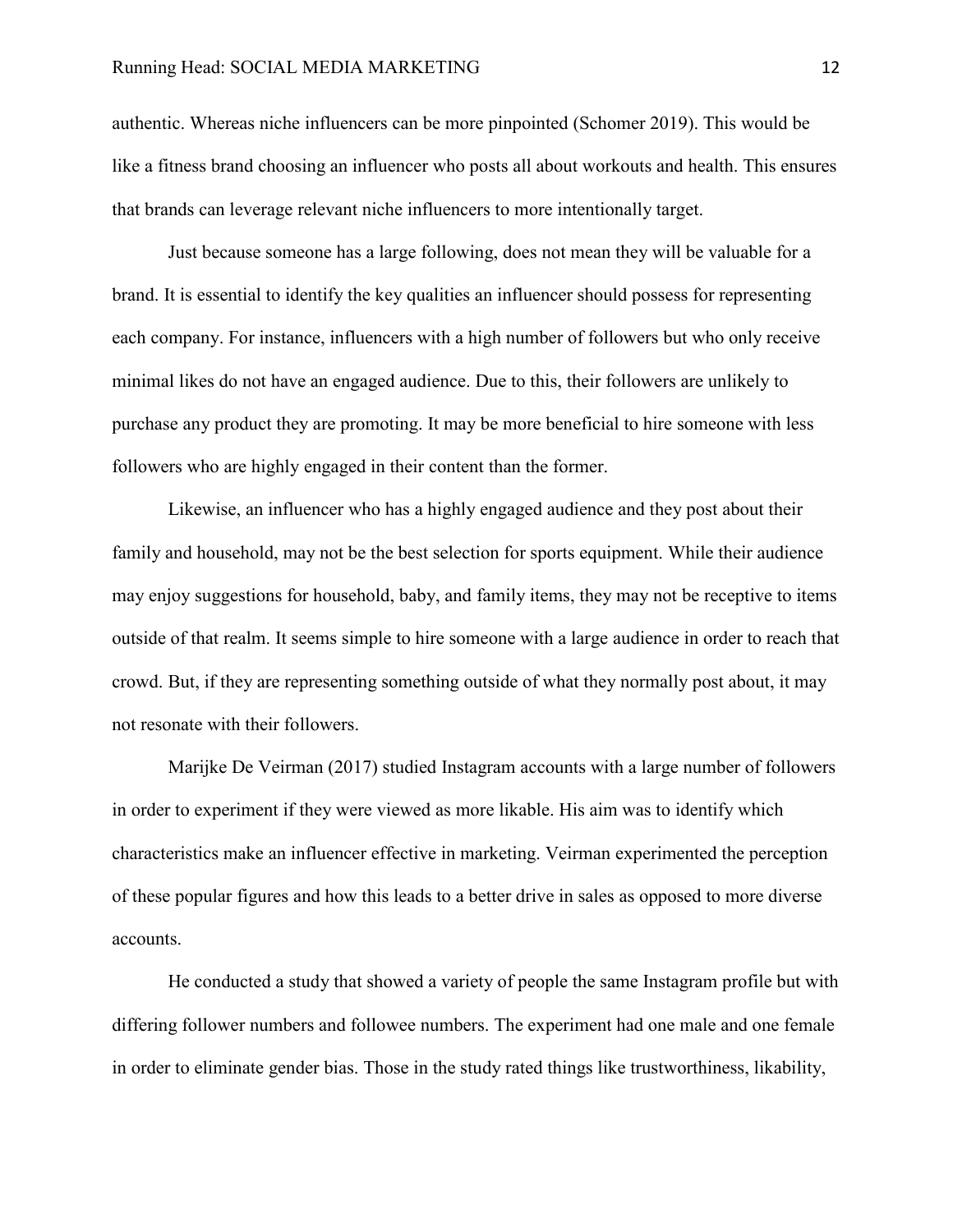and if they were likely to engage with their content. The study found that the same profile with more followers rated higher in all the categories.

The experiment led to the conclusion that people trust the opinions of those who have following on their account.

He highlighted that a major challenge for brands is to identify and select which influencers are best suitable for the company's product. Also, he indicated the struggle of identifying how these influencers will impact the adoption of new products and help diffuse them in their social network through their posts (Vierman, 2017). This research concluded that the follower/followee ratio is an important factor in the reputation of an influencer. When considering an influencer to promote products, partnering with one with a high number of followers might not be the best option, this could lower the brand's perceived uniqueness and attitudes.

While companies can find it essential to view influencers as a tool to utilize, other companies turn to influencers as a way to build the image of their brand. In the Harvard Business Review, they highlight their research on 27 unique influencers. They found both the influencer and the brand they are working with have a better relationship when it becomes less about follower count and more about the identity (Kerviler, 2019). This ensures companies are hiring people who can best represent their demographic and core values.

There are two ways companies select or keep rehiring their influencers. The first is a transactional, low-cost, and low risk. The company selects an influencer for a campaign, if it works in their favor, they continue to use them. However, if they feel the campaign did not go as well (not a lot of likes, traffic to the website, engagement, etc.), they will not choose to work with them again. The second way is to develop fewer but more specialized relationships with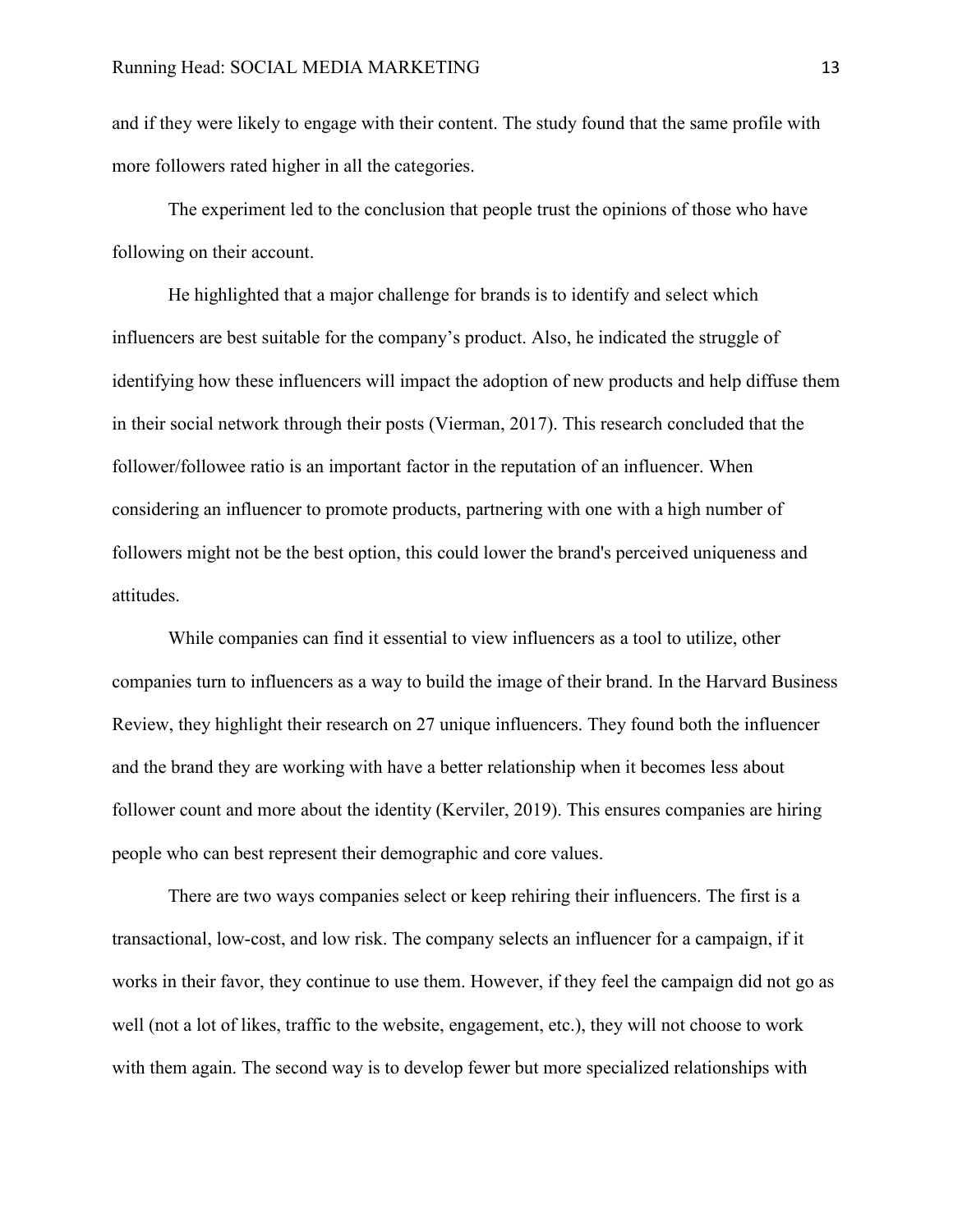influencers. This second approach views the collaboration extending further than just one campaign (Kerviler, 2019). It allows the influencer to sign a longer-term contract and manage a day-today relationship. This partnership allows for a more authentic partnership because it is not based on a one-time transaction.

Relational partnerships lead to a more authentic posts, but they are difficult to pinpoint attributes that are numerically benefiting the return on the initial investment. However, brands who have initiated the relational partnerships with influencers, like L'Oreal and Asos, have seen an enormous growth on their social media platforms (Kerviler, 2019). L'Oreal, a hair care line, grew their page from 4.6 million to 6.3 million in the past year through implementing successful influencer partnerships with long term and quality people. Asos has almost doubled their followers in the past year after also implementing their brand to numerous influencers (as per data on [www.socialblade.com\)](https://socialblade.com/). Brands are looking for long term partnerships with influencers they trust to represent the company (Schomer 2019). Based on these figures, companies have seen an extremely positive increase in their engagement with their customers on social media platforms.

Based on Mediakix data (an influencer marketing agency), they predict that the influencer marketing industry has an estimated worth of \$15 billion in 2019. This is due to the fact that people are having numerical and quality success in reaching their audiences. Brands are succeeding in more than selling a product, they are succeeding in accomplishing a personality with their consumers (Schomer 2019). This is essential for brands to build their reputation with their publics.

### *Ad placement:*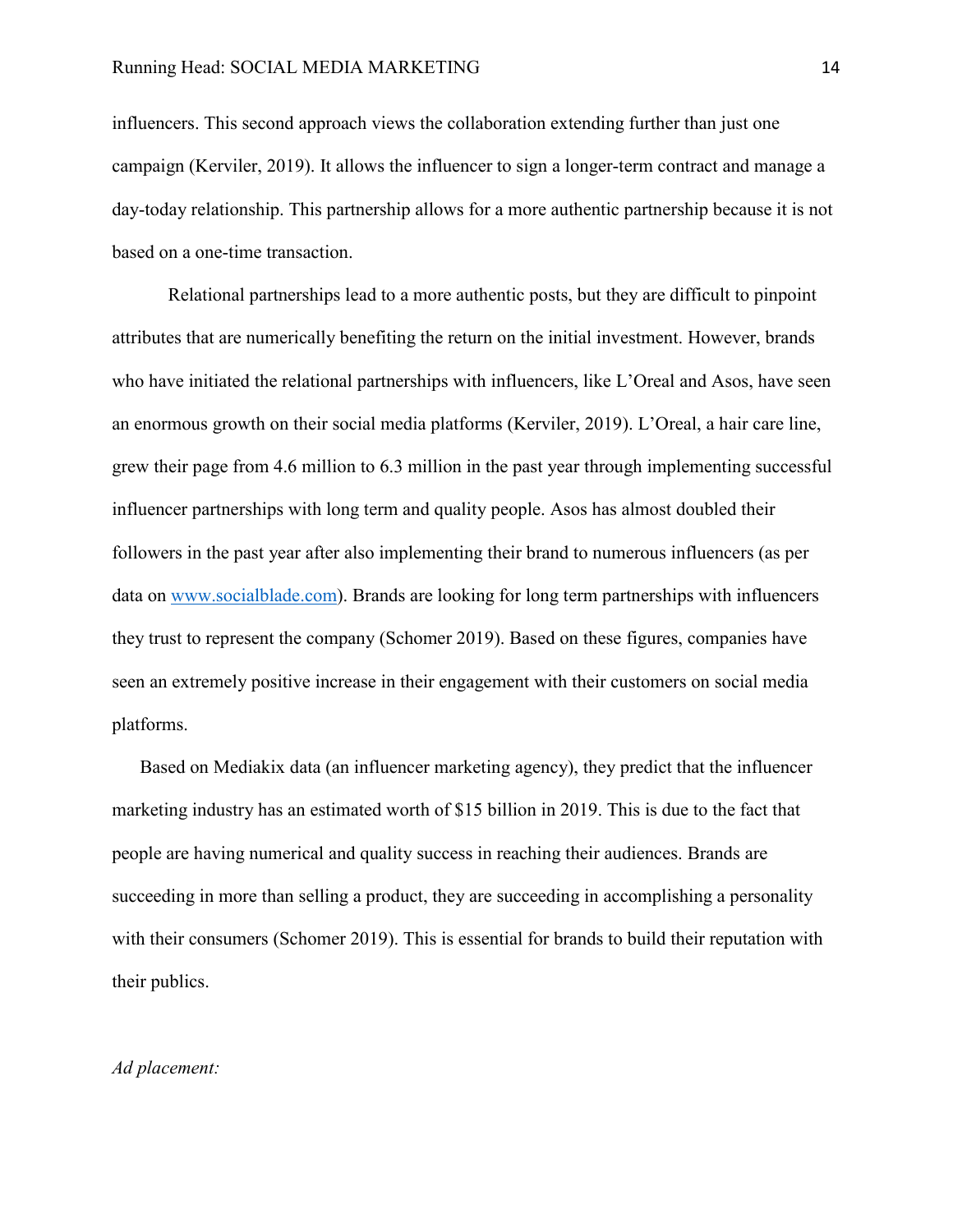While being aware of social media's purchasing impact is essential, this still leaves room for interpretation on *how* to accomplish successful social media. The author is a newer researcher, John Wolfe, who did a study on the relationship between the locations where brand influencers place their ad disclosure (e.g., "#ad") in a social media post and consumer attitudes towards the social media post and how they are impacted by the nature of the caption. Instead of selecting tweets by specifics, Wolfe investigated the first 100 tweets that Twitter provided using the disclosure #ad. The study then traced the interaction of those tweets by looking at the likes and online traffic they received (Wolfe, 2018). The study found that posts with #ad at the end did better overall than one's with #ad somewhere in the middle.

#### *Return on Investment:*

Within a business, it is imperative for them to analyze if they are seeing results from the money, they spend on marketing efforts. This can be difficult to pinpoint in social media marketing because people can be influenced in so many different ways. However, one of the most critical ways to analyze the return on investment is to view the traffic gained.

Kumar (2013) researched the marketing strategies of a specific company, Hokey Pokey. He completed observations on how to identify social media influencers, how they interacted with their community, and who their followers are. To ensure credible information they stated that their tracking methodology randomly identified users and snowballed their networks by tracking their connections until each clique was completely accounted for (Kumar, 2013). The social media campaign received complete positive sale lift in every aspect after implementing the social media campaign. The article concluded that their total sales increased from 3% rate of a second purchase to a 60% rate. Kumar acknowledged the goal of this paper was to implement a general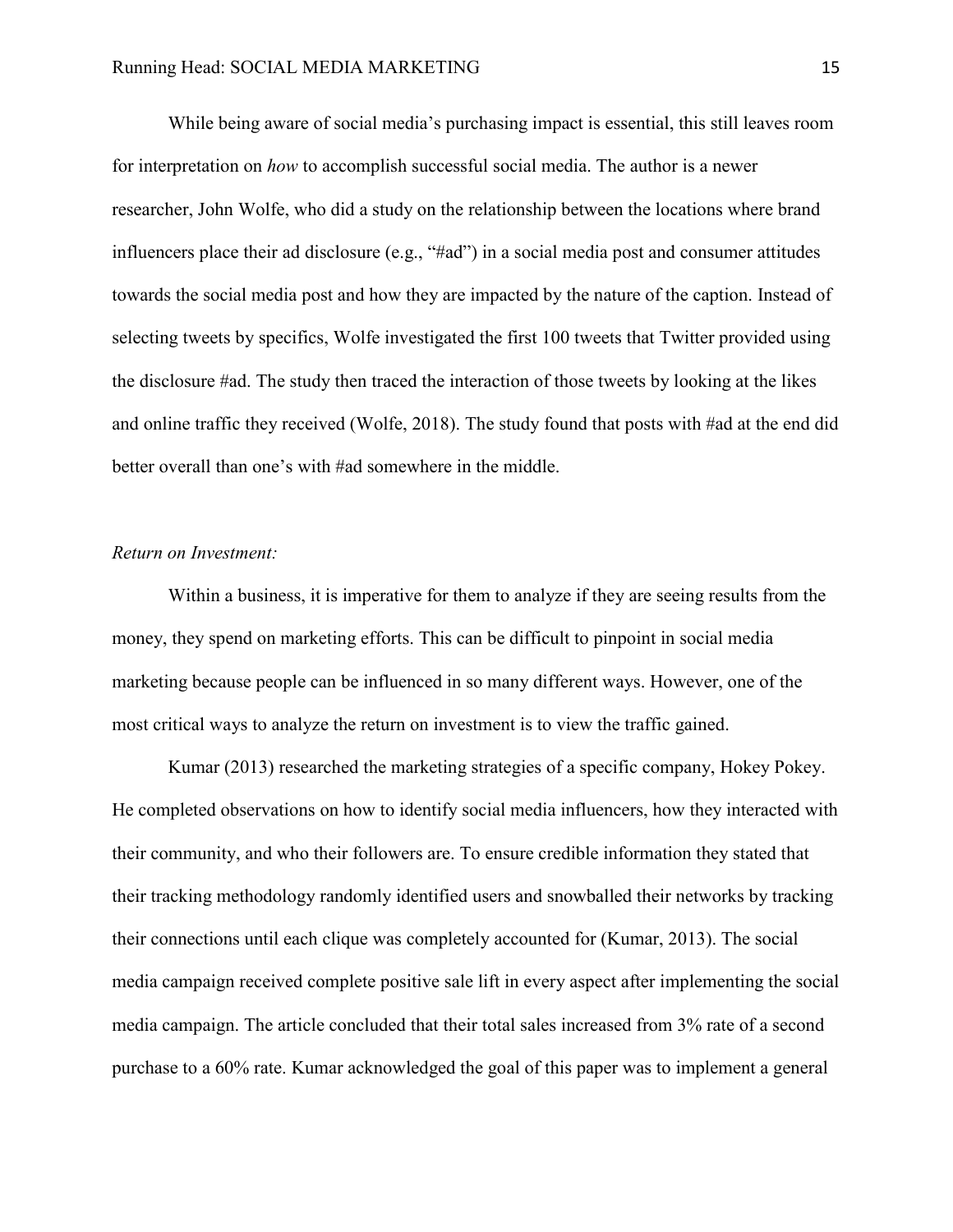process for marketing strategy and not to consistently identify the specific underlying relationships.

#### *Application:*

While it is identified that creating and upholding a brand based on social media is beneficial, it is essential to examine how to make this possible. In different cases, brands have found a way to pinpoint where they are seeing the greatest return on their investment.

In this example, Yating Pan ( 2019) addressed a gap in the analysis and explanation of the different types of social messages with the existing social media marketing literature. With the feedback from social media sites, businesses can improve decisions on how to serve clients and create more satisfying products and services, thus increasing customer loyalty and sales (Pan, 2019). The author concluded that companies who can balance their strategies and communicate appropriately with their customers could best take advantage of the social media platforms and hence maximize sales.

Social media marketing is evident on all social networking platforms. However, four in five brands use Instagram for influencer marketing opposed to Facebook (49%) Youtube (36%) Twitter (24%) (Schomer 2019). Therefore, it seems like majority of influencers are working through Instagram. In 2018, 19% of all U.S. consumers — including 36% of those aged under 25 — purchased a product or service because a social media influencer recommended it (Charry 2019). This indicates how essential it is to know the audience. When a brand knows the age and preferences of their audience, they are able to build a marketing strategy that will fit their needs.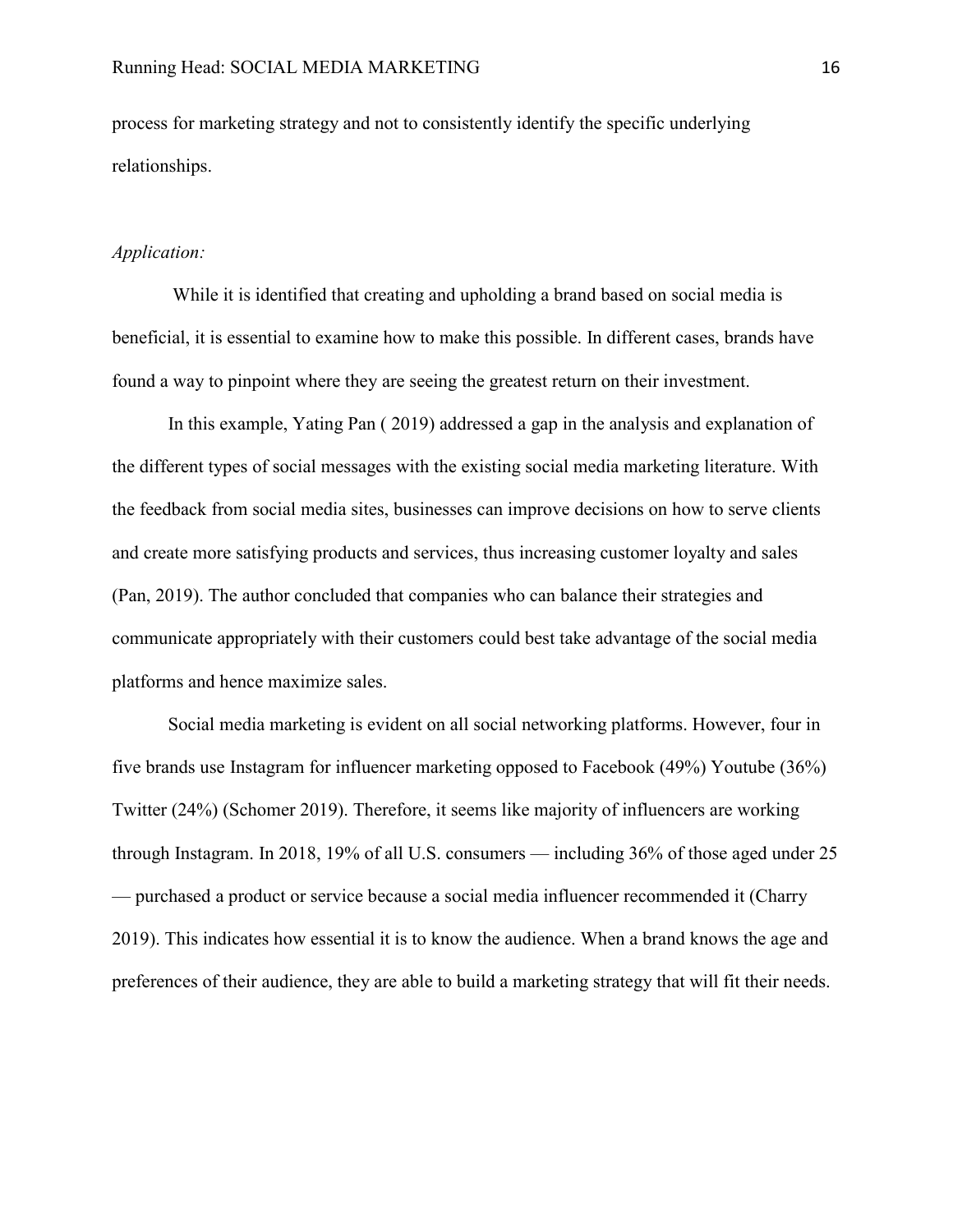# **Social Media and Influencers**

<span id="page-21-0"></span>Social Media influencers are an emerging way that marketing is successfully being implemented. They organically gain their followers and because of this, their followers trust the recommendations they provide.

An article written by Mehita Iquani (2019), lecturer in Media Studies at the University of the Witwatersrand with a PhD in Media and Communications, examines the cultural work of social media influencers who market luxury brands on their Instagram profiles. It analyzes the brand material posted by six social media 'influencers' (Iqani, 2019). Iquani describes in depth how these influencers are categorized and able to work on behalf of social media. She argues there are multiple types of value created by the influencers: by attempts at becoming a celebrity, in telling the story of the brand, and as role of models of aspirational consumer-citizenship. It proves that those influencers create the dynamic of different companies' brand.

# *Who to use?*

While social media is identified as having a substantial impact, how do businesses know who to use for their campaigns?

Michael B. Goodman conducted research to identify the new influential community on social media platforms and how it wields significant power over the perceptions of brands and companies. These perceptions largely drive the rapid expansion of social media channels through which these influencers communicate. The people who were "nobodies" (as this article deems the average person) are now the new "somebodies." They draw attention of the prior communication professionals who seek this repetition of engagement with consumers through the channels of the social web (Goodman, 2011). The purpose of this article is to present a way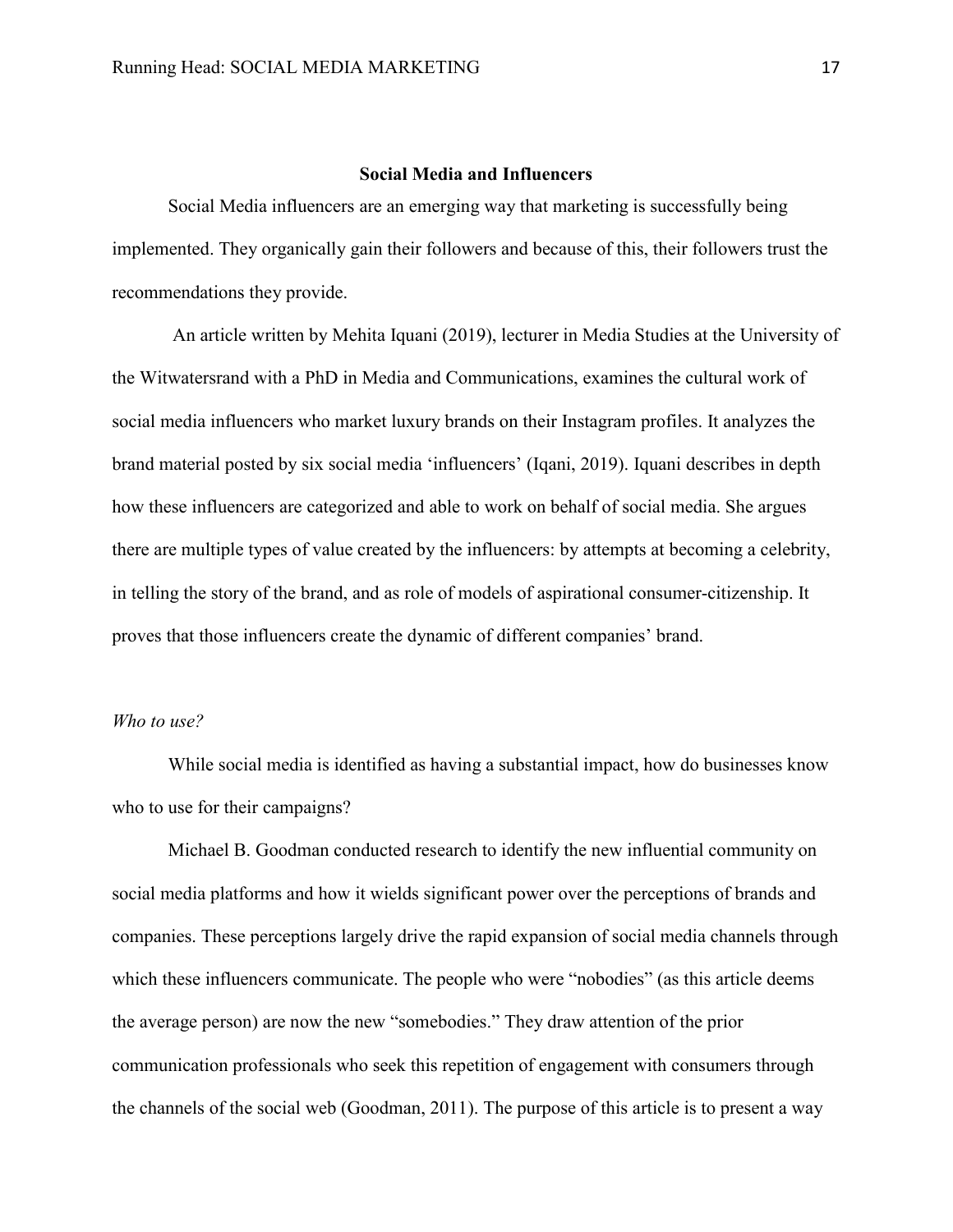to identify these new "somebodies" who are taking over the social media in a stride. This article uses an algorithm created to identify who these influencers are and how they create brand awareness for companies. The algorithm measures the variables that rate influencers in the social media realm about a particular company, product or service.

Another study which agrees with the previous one was done by researcher Andrew Stephen, who is the associate dean for research for L'Oréal and the head of the marketing faculty at the University of Oxford's Saïd Business School.

His research looks into the market influencers who have not been used and who can also have positive effect on brands. They investigated the role of everyday influencers in spreading product information via word-of-mouth. Also, they researched how valuable information is to spread through particular incentives to these influencers for spreading information based on the economic idea of promotion.

The research found that if they could get regular people who want to share information with their well-connected friends, they could achieve better results than if we just went after the well-connected people in the first place (Stephen, 2018). However, they identified they still need key influencers, but don't always need to target them directly, if it is difficult or costly to do so.

Social media influencers' impact is not a reflection of the number of followers, but it is the way those followers are impacted. If they are impacted by the influencer in a creative, authentic, and confident way, they are more likely to care about the brand being promoted. This is essential for brands to identify key influencer that have a genuine impact on their followers (Glucksman,2017).

Many influencers take to Instagram first because of the ease to post pictures, tag brands, and be personal. Instagram allows people to follow along with the lives of the influencers they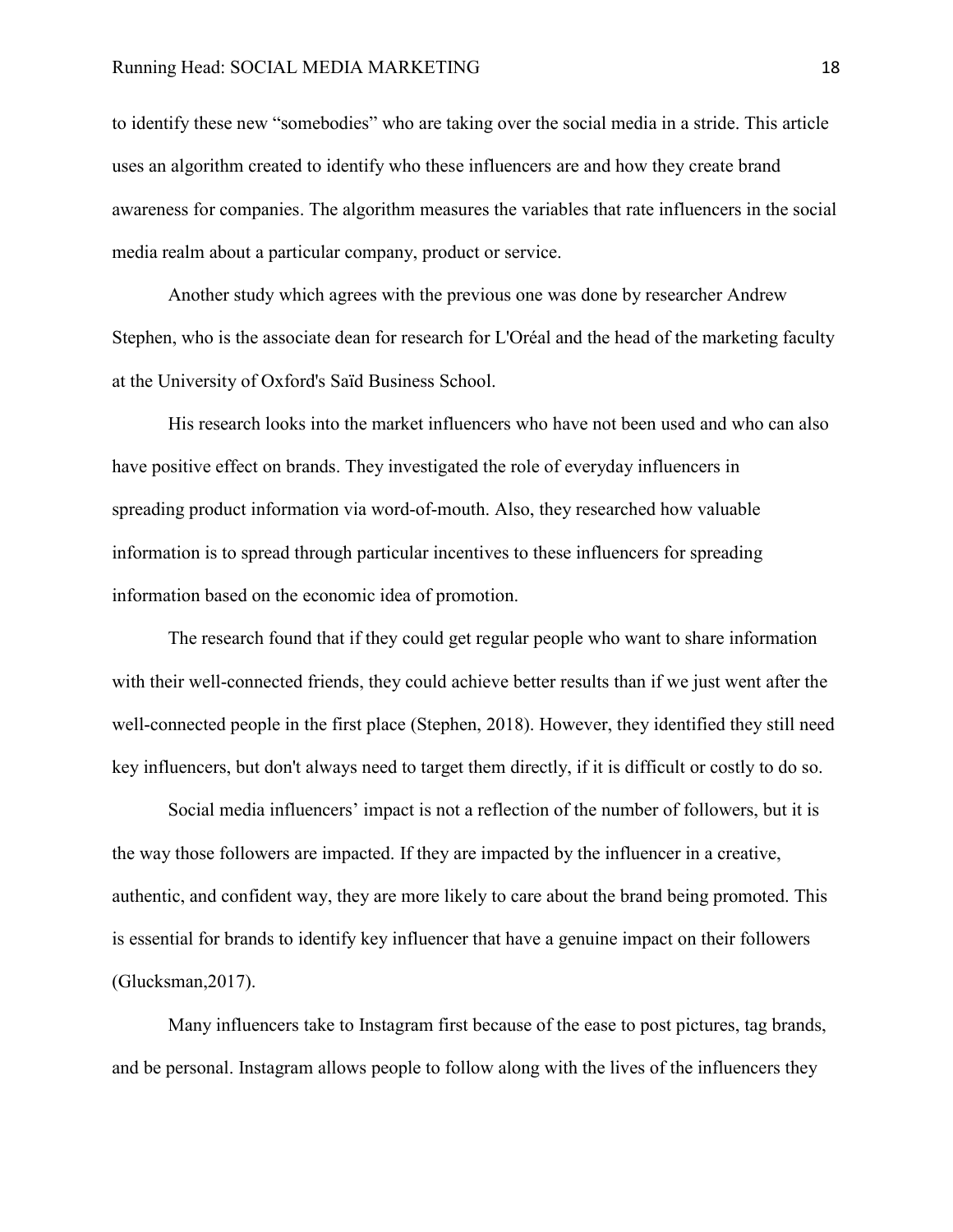choose and admire. It allows influencers to personally comment, direct message, and build relationships with their following (Glucksman, 2017). This platform is especially important for business with a younger demographic. According to an influencer network back in 2016, "50 percent is the pace of Instagram's annual user growth. Snapchat is at 56 percent" (Burgess, 2016).

Even though people do not truly know the influencers, consumers feel as if they do because of the daily updates and following along with their lives. This allows consumers to form interpersonal relationships with them. According to Shan, a higher degree of confidence of a consumer leads to a greater connection with a influencer of high confidence. In addition, consumers' identification mediates the relationship of an endorsement's effectiveness (Shan, 2019). This means that people want to be connected with likeminded influencers.

#### **Moral Dilemma**

<span id="page-23-0"></span>The Federal Trade Commission established the necessity for influencers to disclose brand partnerships. Many brands and influencers alike feared this would make engagement go down if most of their content has the disclosure: #ad. However, from the platform Aspire IQ, a digital agency that enables marketers and content creators a platform to connect, views this differently. They have found when an influencer discloses, they are in a partnership, their engagement rate stays the same (Charry 2019). At this point, social media users understand influencing is a job. It is better to be upfront about sponsorships rather than have it seem like a genuine review with no benefits, only to find out that the influencer was paid. Transparency builds trust in the social media industry.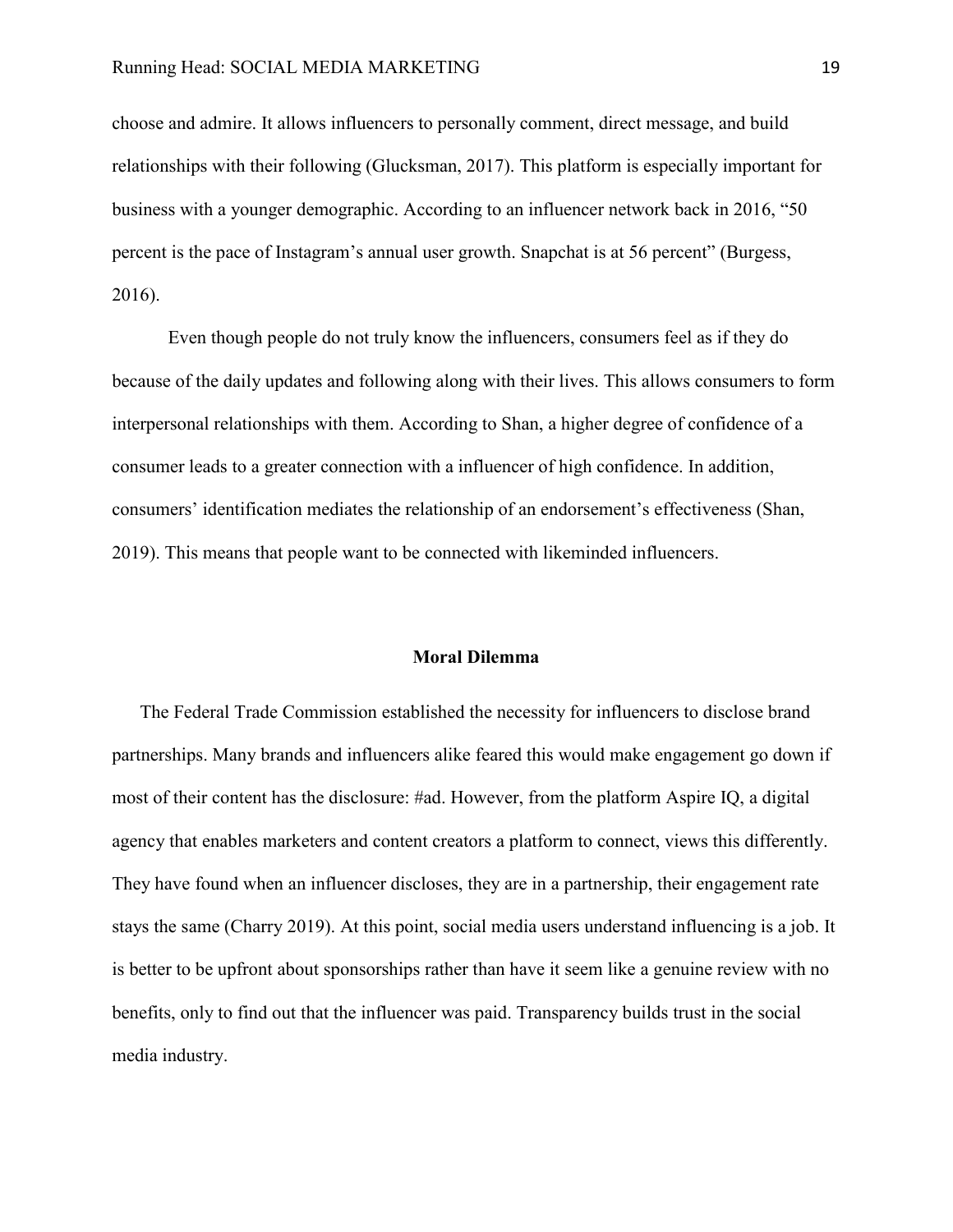A good way to hire influencers while still getting authentic branding is to send free product before hiring (Charry 2019). That way, the influencer can try it or style it and reach back out if that is something they genuinely love. This may seem like a longer process; but in the end, it builds trust with the audience. It eliminates the negative feelings people have towards "ads" from influencers who seem like they are not being honest about their review of a product.

#### *Deception:*

Social media influencers increasingly get approached or they reach out to brands. So, how do they continue to be authentic and not deceptive to their audience? Research done from Alice Audrezet, culminates responses of qualitative results in order to understand the process social media influencers go through. This research is conducted through observations, interviews, and comparison in the data between these two sources. They articulated two successful strategies, passion and transparency. The goal of this research was to find the most beneficial practice for companies to hire influencers and influencers to work with companies. In the end, most companies are not aiming to deceive people, they truly want to market to the consumers who will love their products (Audrezet, 2018). This study went into depth about how to make those practices a reality so that both parties can be the most successful.

Social media is so starkly different from other marketing platforms because it is user generated. This has allowed the average person to go to a micro influencer all the way to a celebrity status. There are many different niches for people to be involved in. However, it takes talent to curate a social media page that attracts a mass audience. Influencers have done this through mastering beautiful photography, outfit inspiration posts, funny videos, relatable quotes, interesting business endeavors, and the list goes on. Especially with fashion and lifestyle,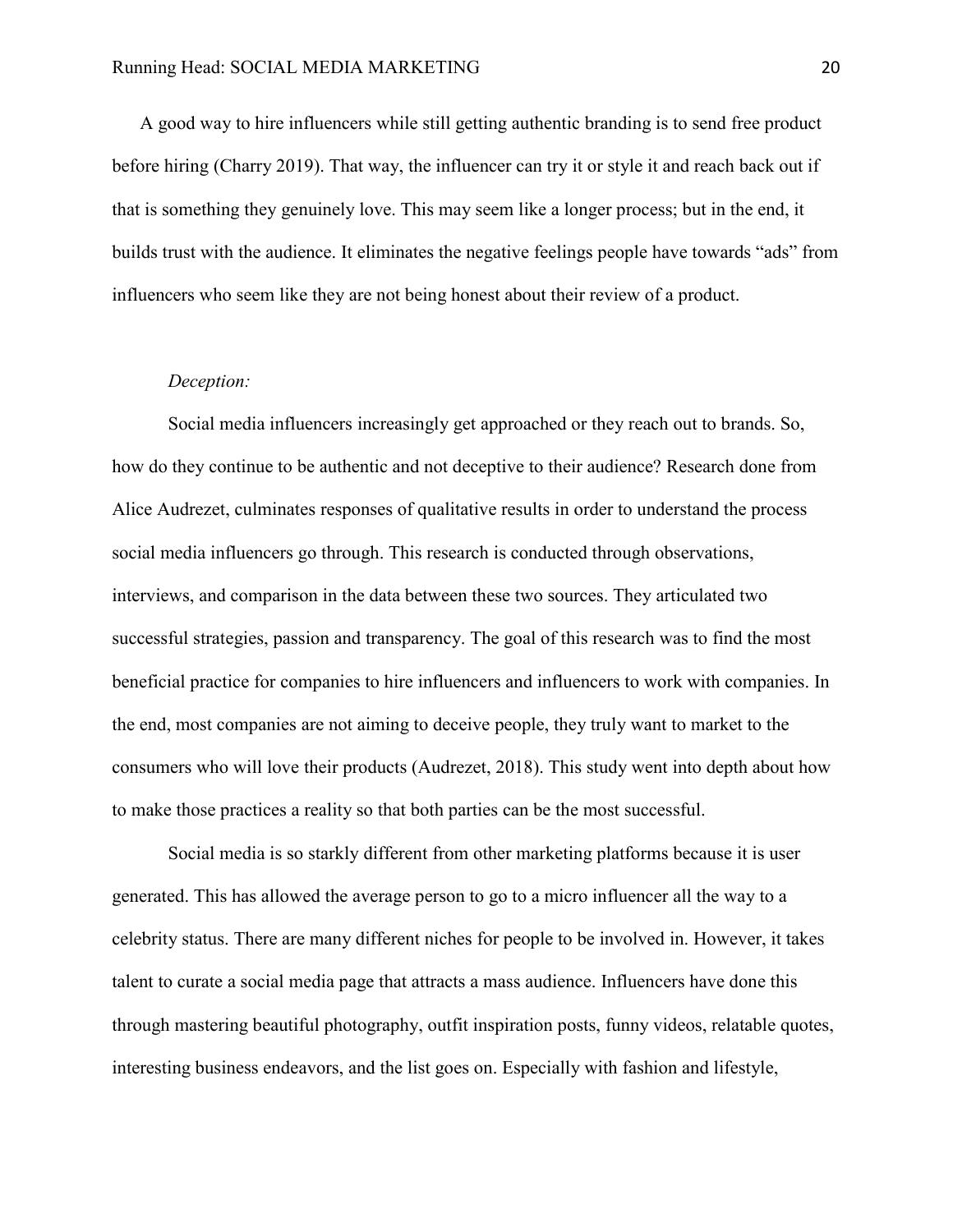#### Running Head: SOCIAL MEDIA MARKETING 21

aesthetic judgment and taste discrimination are qualities that only a select group can truly capitalize (Audrezet, 2018). Influencers create a whole different dynamic because they embody the realistic life goal. They are attractive to brands because they can relate and communicate a presentation of personal and clothing taste. In regards to this, marketers developed a new communication practice which is deemed, "influencer marketing" (Audrezet, 2018).

People turn to these social media influencers to get authentic opinions and influence from those they look up to (Audrezet, 2018). However, what happens when these "authentic" people, become just as staged things seen on previous platforms? People start to lost trust in their opinions and view them as commercialized. As Audrezet says, "SMIs' intrinsic desires to create content about their personal passions might be sidetracked by commercial opportunities to promote brands or products they would not ordinarily be interested in" (2018). On one hand the influencer wants to create content about products they love. However, it comes into question if they need to balance this with companies who they may not normally work, but are offering them money.

*Body Image:* Body image is affected more from social media than regular media like fashion magazines or television shows. Jasmine Fardouly, a postdoctoral researcher for the Centre for Emotional Health at Macquarie University, (2015) conducted an experimental research study to investigate Facebook's effect on women's mood and body image. Her goal was to discover whether this effect was different than a fashion magazine.

The participants in the study were under the impression they were helping research for media effects on memory. They chose 112 female participants between the ages 17 and 25. The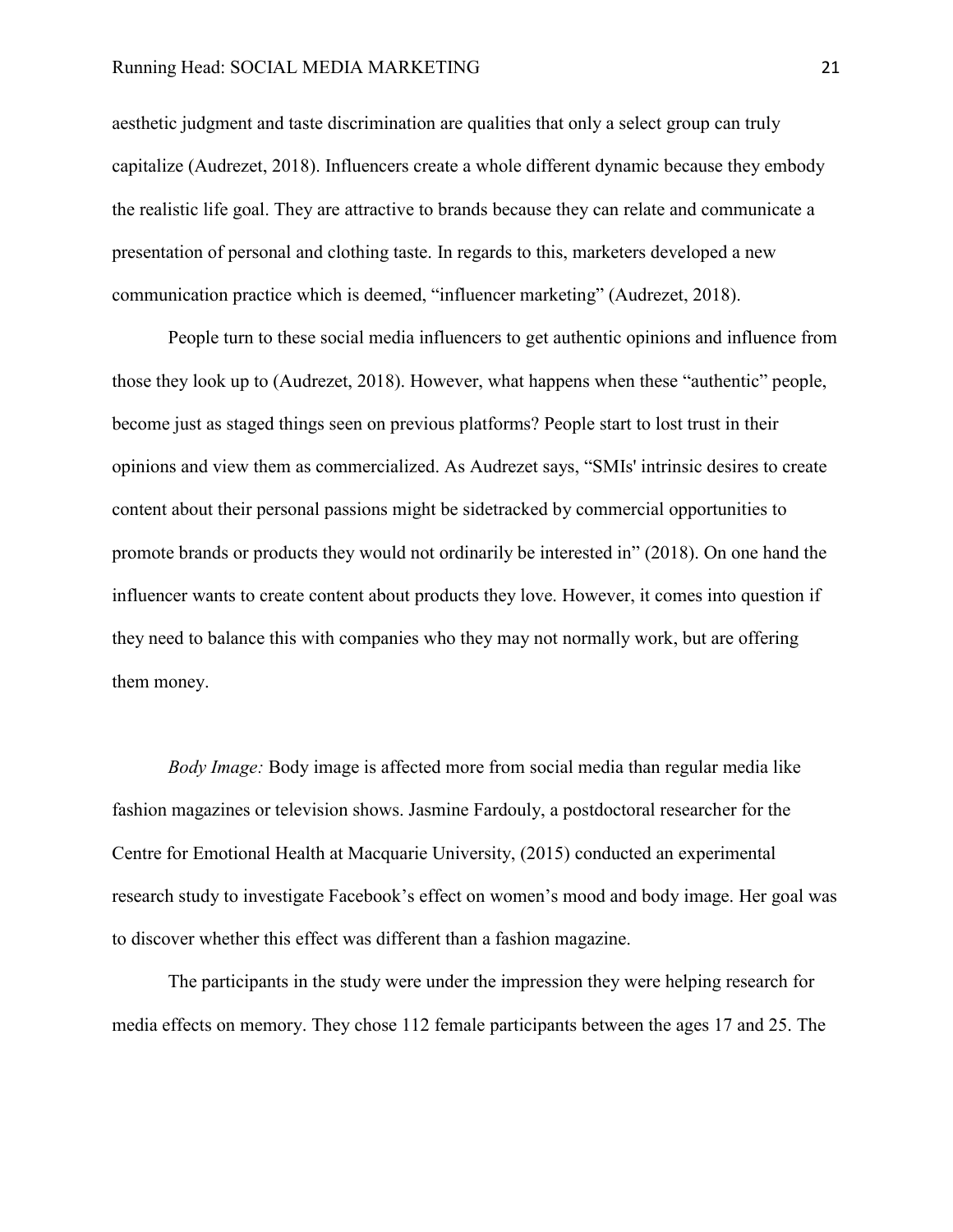research team created three groups: one to scroll on Facebook, one to scroll on a popular fashion website, and one to scroll on an appearance-neutral control website.

The participants took pre and post state-measured tests that tested mood, body, weight, appearance dissatisfaction, and comparison. The research found those who spent time on Facebook had a more negative mood than those on the appearance-control site. The research also discovered those who were on Facebook had more face, hair, and skin dissatisfaction than those who were on the fashion website (Fardouly, 2015). Based on these findings, it showed girls who spent time on Facebook were in a more negative and self-deprecating mood than those who were not.

What is social media and how does it differ from other closely related things like usergenerated content? Businesses must understand how to effectively approach social media in making profitable endeavors. Due to the fact social media's key components are blogs, collaborative projects, social networking, and virtual reality, social media is for all age groups. Through investigation they discovered that social media allows firms and companies to engage in timely and direct end-consumer contact at relatively low cost and higher levels of efficiency (Kaplan, 2010). This is more easily achieved with more traditional communication tools.

Another study conducted done by Blair Burnette (2017) on an all-girls private school, to investigate body image and the impact of parental and school support on confidence. The research examined the nature of early adolescent engagement with social media and correlation with the way they viewed their body image. The research team consisted of four doctoral students who studied qualitative methods and data analysis. They created eight focus groups of four to five girls in middle school to do this research study.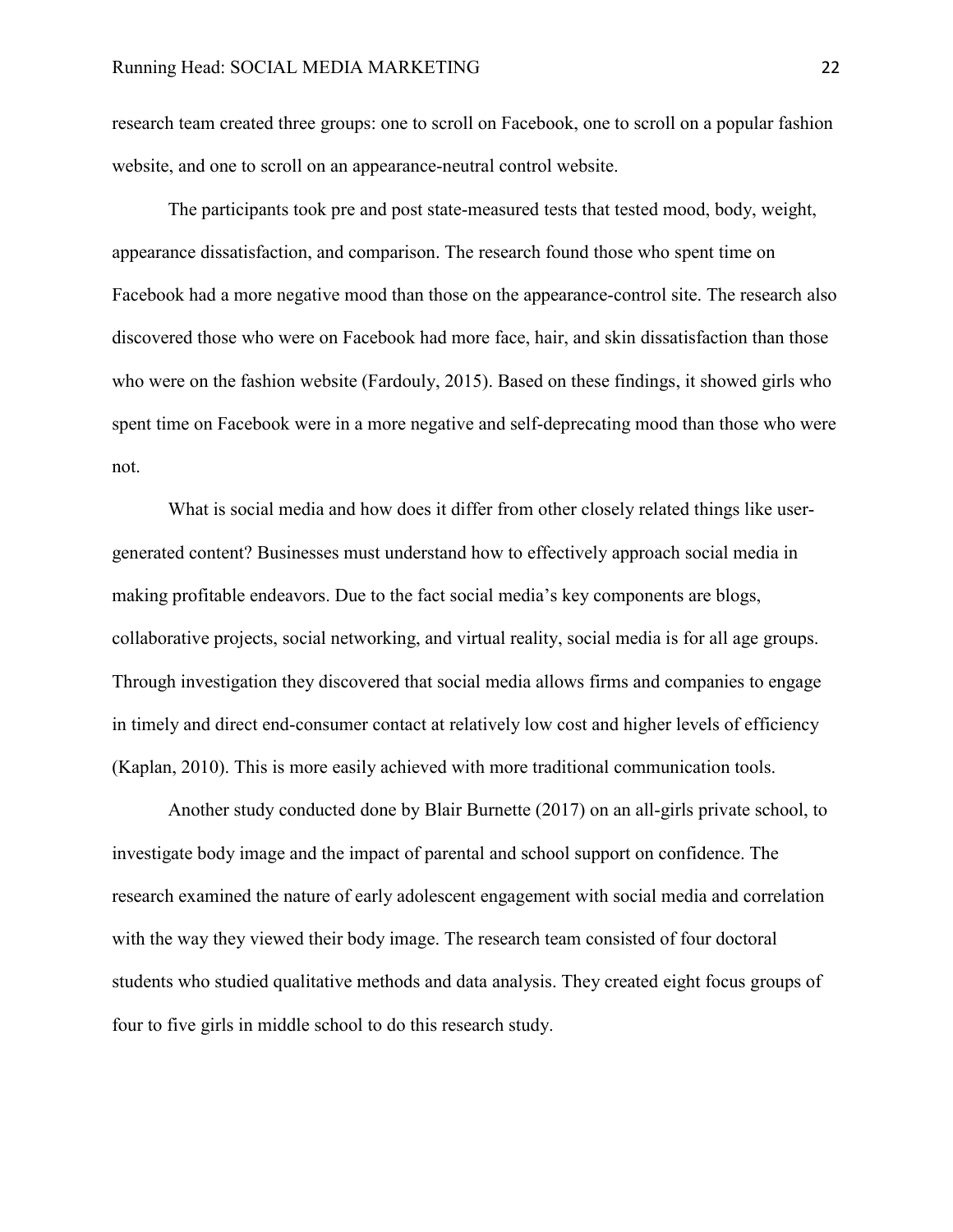It discovered that 90% of the girls used social media multiple times a day (Burnette, 2017). Questions were posed about the use of social media and the way the girls viewed their appearance. The research concluded that social media exposure is not the only cause of a negative self-image. While some of the girls expressed that prolonged use on apps (specifically Instagram) made them feel less pretty, they also concluded that it was a temporary feeling based on who they follow (Burnette, 2017). This was such a low expressed feeling and it appeared that all of the girls studied had a strong grasp on self-awareness and confidence. The research also discovered the focus group had strong parental supervision and a school environment that encouraged body positivity.

Based on research about body image being linked to social media, it appears that while social media has an impact on the body image, it is combatted by a supportive family figure and social influence.

While it is essential to be aware of the impacts of social media, it appears social networking sites are making an effort to combat these effects. Instagram identifies that body dissatisfaction that has been reported from children, teens, and adults. They have already begun "hiding" posts from minors in order to ensure safety. This is demonstrated through the picture being blurred and an icon to unblur it must be clicked. They have hidden things like violent and provocative content. Now, they are using the new algorithm to limit the amount of fitness, weight loss, and cosmetic procedure posts that appear on user's timelines. Their hope is that this encourages influencers to post more real content or their engagement rate will go down (Walker, 2019). If influencers are being encouraged to be more authentic, people will have less unrealistic body and life examples in front of them.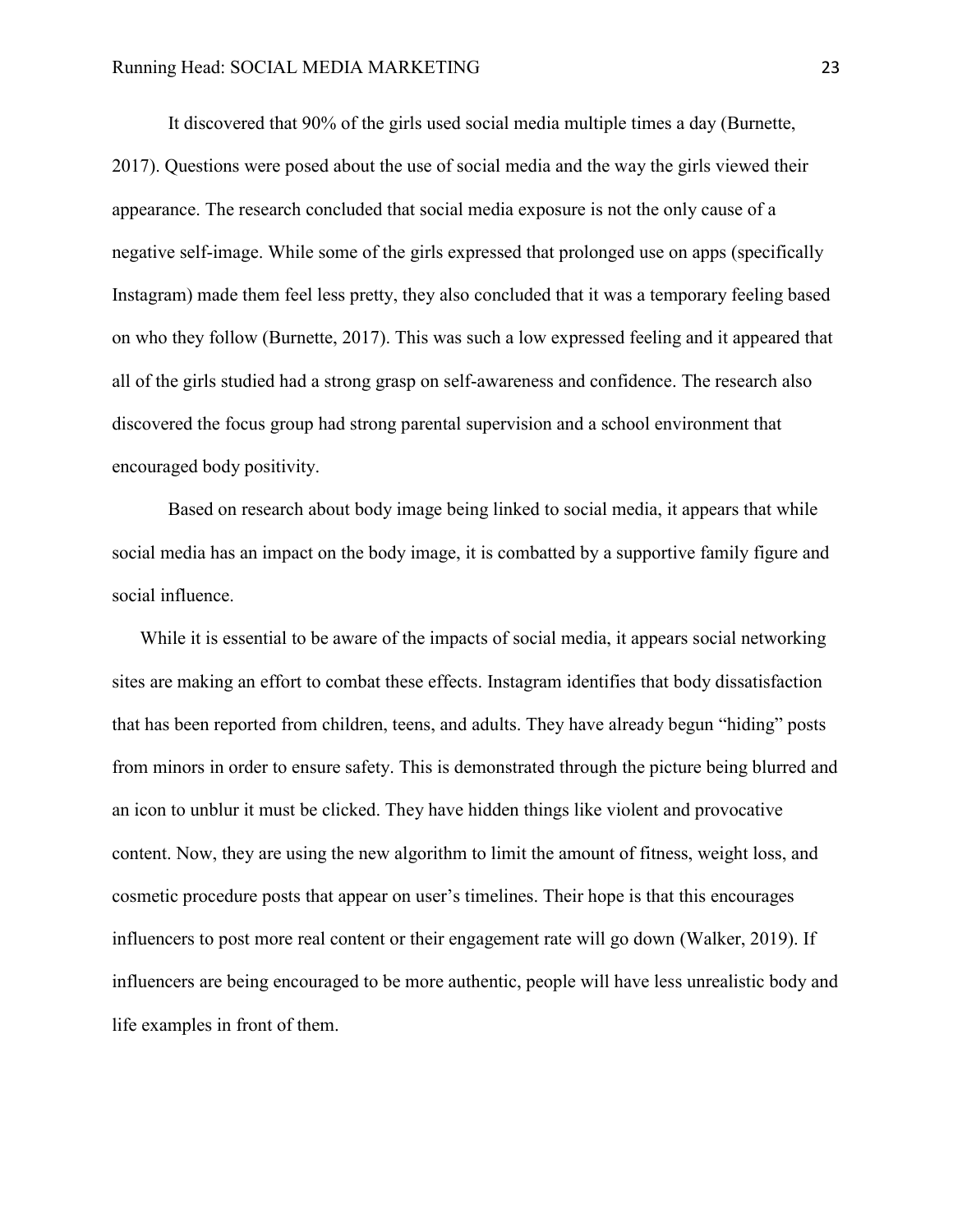This is not just the case with small brands or a few boutiques, even high-end brands are looking to partner with relatable and real life influencers. This is evident through Louis Vuitton collaborating with Emma Chamberlin (a lifestyle youtuber and Coach's campaign with Rickey Thompson). These influencers do not promote unrealistic body image, unrealistic lifestyles, or excessive body proportions (Walker 2019). In fact, they promote the opposite. Emma Chamberlin often shows her real life through her acne struggles, common teen problems, and bad days.

It appears that companies want influencers with confidence in themselves to be promoting their product or brand. An influencer can show their confidence through something as simple as smiling, simply writing how they are happy, or spreading positivity. When an influencer does this, it also promotes confidence in the brand. This allows people to have trust in the brand and in return feel confident about making a purchase (Glucksman, 2017). According to the Influencer Orchestration Network, "51 percent of marketers believe they get better customers from influencer marketing. That is because the relationship began with the trust of the influencer" (Burgess, 2017). This trust is built from the authenticity people feel when a brand uses people who show their real, everyday life.

Being upfront and genuine helps build trust with consumers. It is no longer the best thing to appear perfect and untouchable. This encourages those who have a platform and audience watching them to be transparent. This will potentially impact the negative emotions people have towards social media. Social media platforms and brands are actively making a change in the way they are reaching and emotionally impacting their consumers. The way people want to be reached is through realistically making life look appealing, while promoting a brand in a transparent way.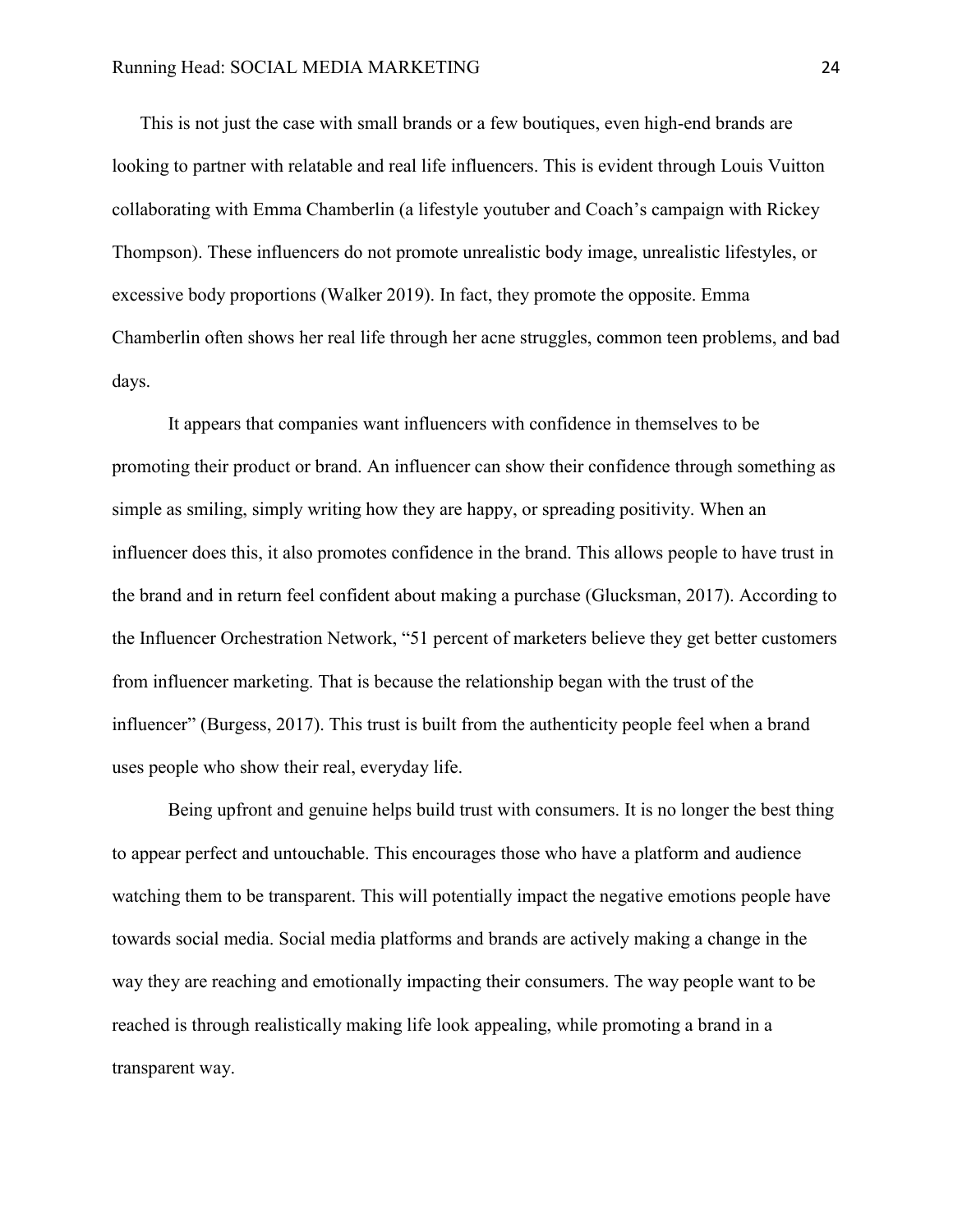# **Conclusion**

The research presented answered if people are actually entertained from social media and content creating. It was found that people feel encouraged to highlight their interest in content that they personally enjoy and be involved with word-of-mouth referencing. However, there still needs to be investigation on more simple matters with social media; such as, the percentage of people who spend their time on social media, what age range these are, what sites, and what brands do they follow. There also needs to be more in-depth studying on the monetary value of hiring social media influencers to represent a product.

Social media is essential and beneficial within a brand or company. However, more research needs to be done about practical practices to incorporating this necessary step. Social media is the face of today. It is the first thing many users will look at. It has the ability to make a break a company. It cannot be regarded as an after-thought.

#### **Methodology:**

<span id="page-29-0"></span>In relation to the literature review conducted, the aim of this paper is to identify through a study if these findings are accurate. While scientific articles provide a broad scope of understanding, it is essential to continually collect numerical data to pinpoint findings. It is also imperative to compare the results of the study with the findings from the literature review.

The study used an online questionnaire to collect data. The survey included closed and open-ended questions about how social media platforms impact purchase habits. Different questions covered how much time the user spends on social media sites, what accounts they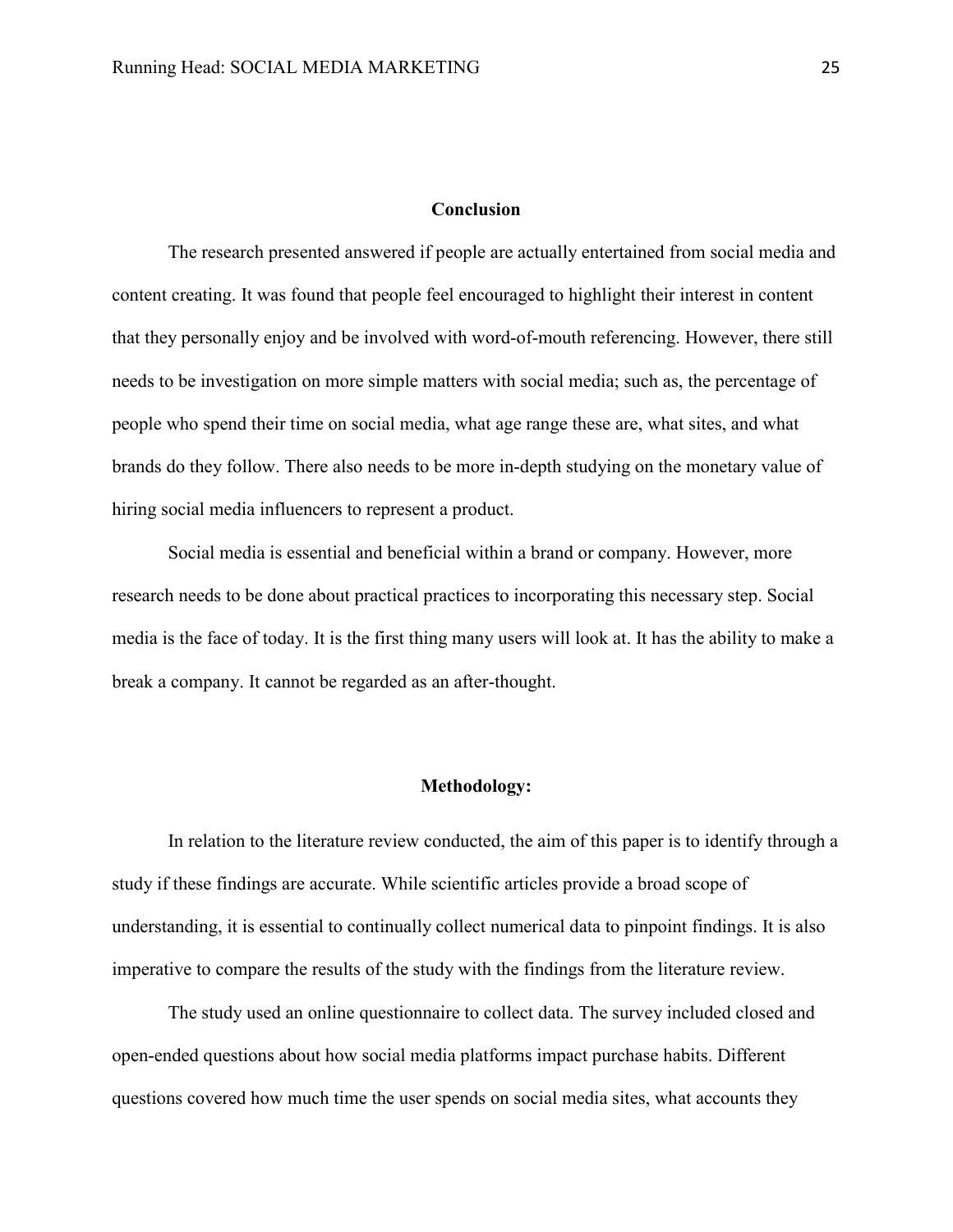#### Running Head: SOCIAL MEDIA MARKETING 26

follow, what their spending habits are recently, and if sponsored content makes them more/less likely to purchase something. This questionnaire was developed from copious amounts of research on social media usage and spending habits. It used a deductive approach and all the questions had fixed answers in order to ensure the ability to measure specific data. The survey was made available through Sona systems and through a link provided on the researcher's social media accounts. This survey was created on Google Forms. Participation was voluntary and with no incentive.

Data were collected from a small private university in central Florida with around 3,000 students through Sona Survey. It was also posted on the researcher's personal Instagram account with a swipe up to the Google Form link to a total of 4,000 people who viewed the story. The google form must be submitted with an email to ensure people only respond one time to the survey. Due to this, it ensures people are not recording multiple responses for the same person. A total of 785 people completed this study.

#### **Data Analysis:**

<span id="page-30-0"></span>In analyzing the data from this study, the goal was to determine answers to the research questions. One of the main research questions is how often do people actually use social media? Is it something people check on occasionally throughout the day? Or are they consuming hours of content each day?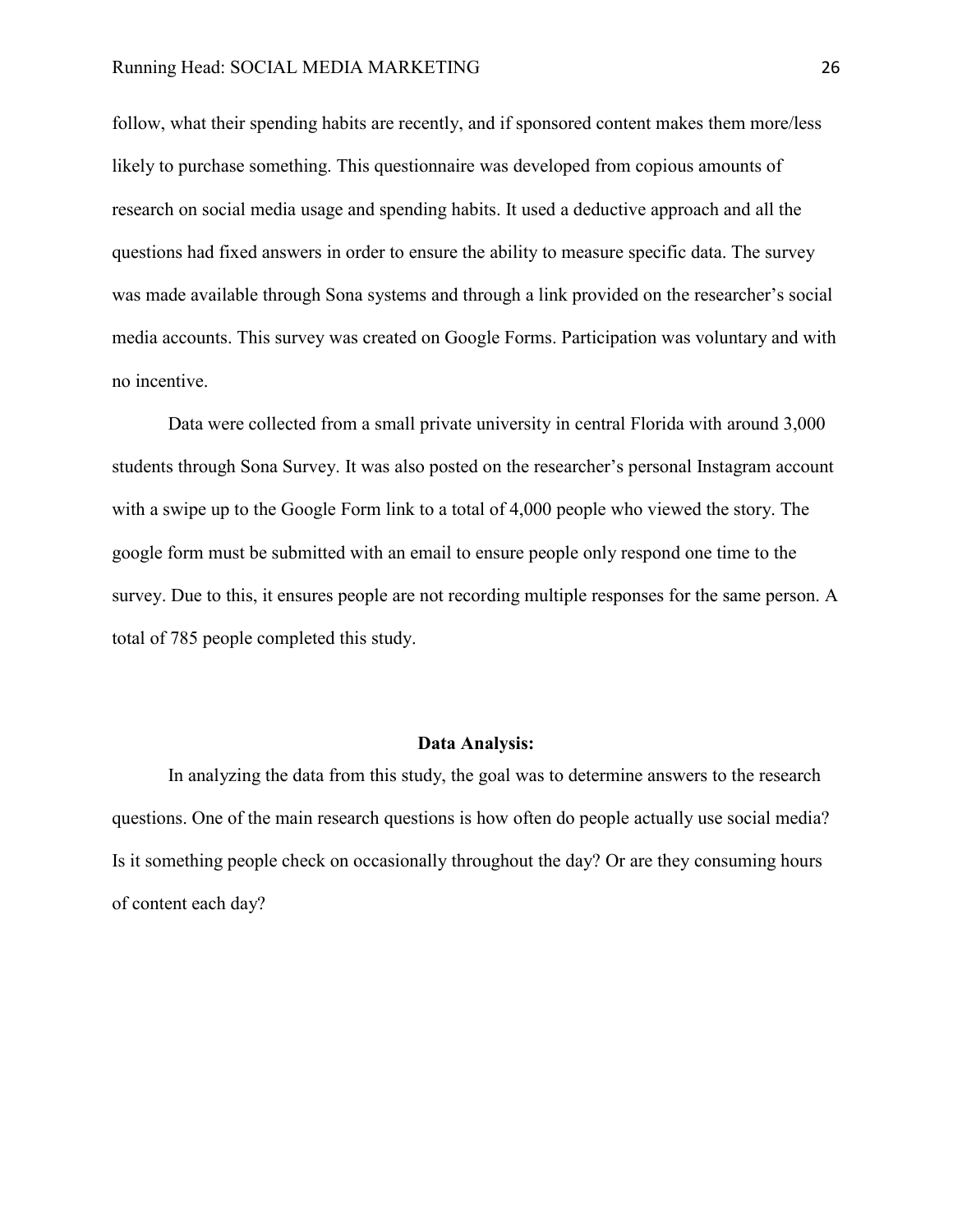

How many hours a day do you spend on social media? 785 responses

Based on the research from this study, it is evident people are consuming hours of media every day. Only 1.9% of respondents answered time spent on social media as "less than one hour. The most common answer with 41.3% of respondents was "between 3-4 hours." The other answer choices were fairly even. They had 26% with "more than four hours" and 30.8% with "between 1-2." Due to these answers, it can be deduced that people are spending on average between 3-4 hours of their day on social media sites. These estimates are taking into account all the different social media platforms.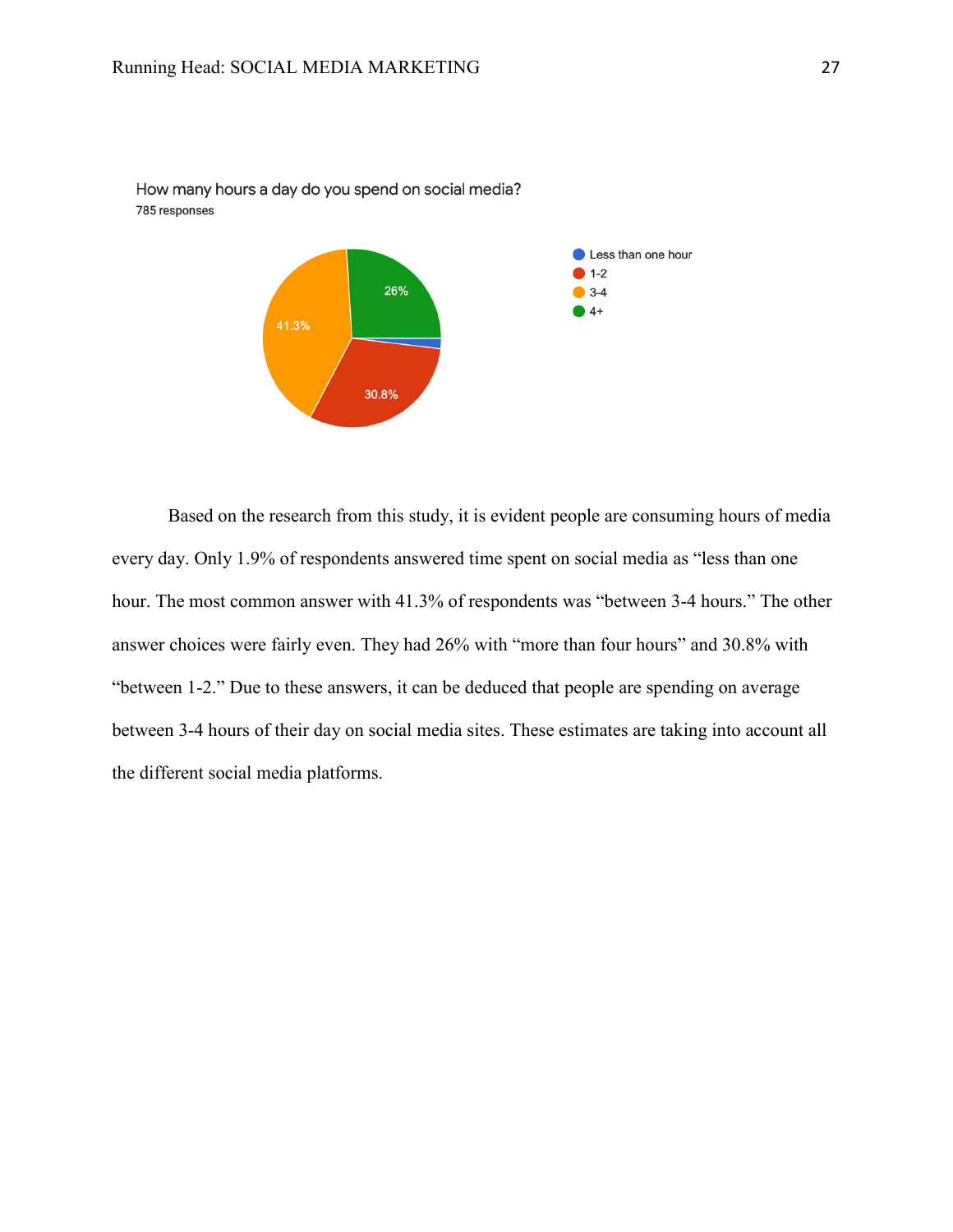Are you more likely to purchase something from: 785 responses



The next question had a staggering finding about people's influence on purchases. The question asked the likelihood of purchasing something from a post on Instagram, commercial, billboard, or internet ad. Based on this chart, more than three fourths of respondents are more likely to purchase something seen on Instagram than from any of the other advertisement techniques listed. Due to this finding, it proves how influential social media marketing can be. If 85% of respondents are influenced to actually make a purchase from a post on Instagram, companies should be utilizing how to implement this platform for the optimal return on investment.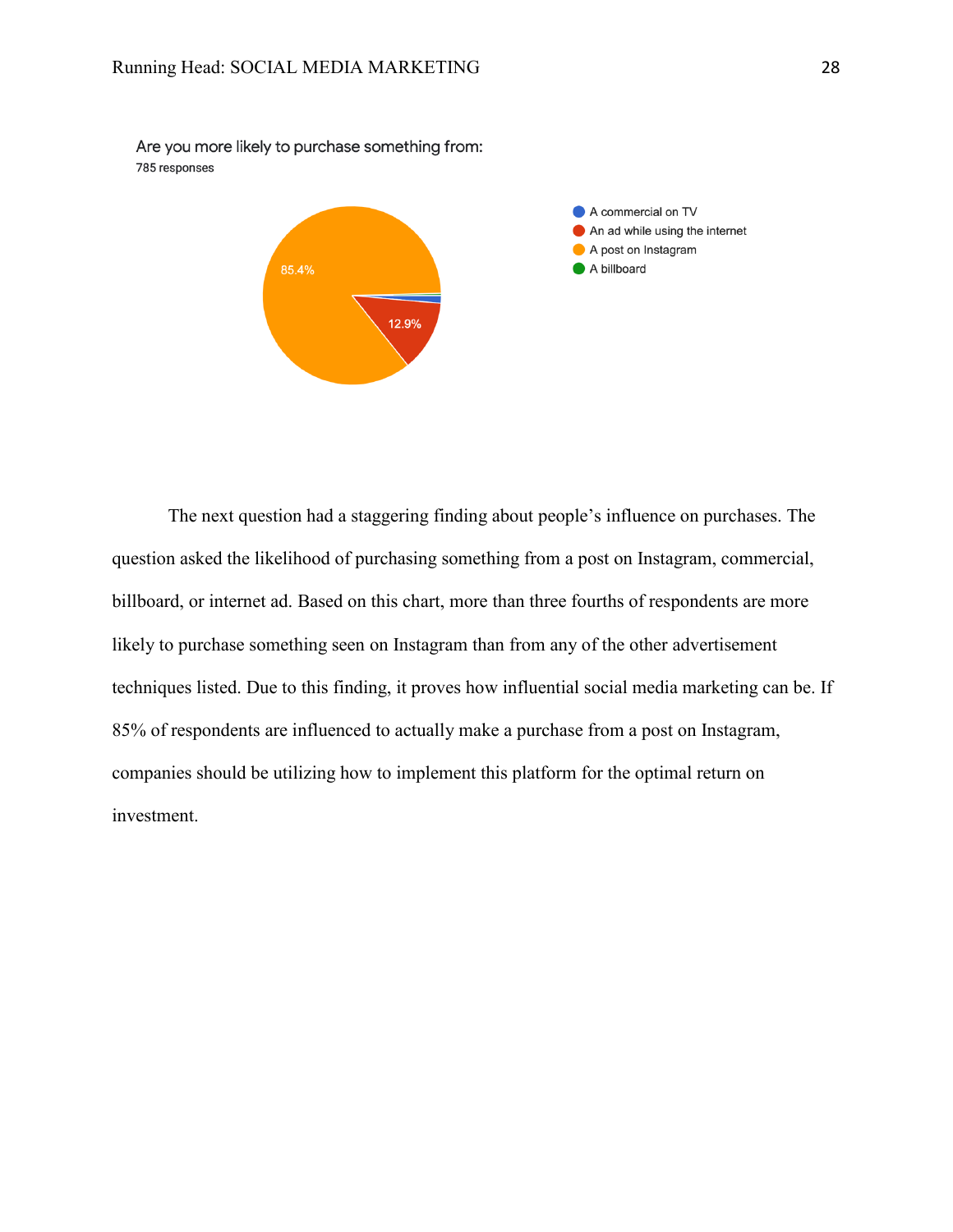

What item have you purchased from a social media post? 785 responses

In the next question, it identifies which kind of item people are more likely to purchase from a post. The answers led heavily to the answer "fashion and accessories" with 84% of respondents answering that. However, after that, the answers were fairly scattered as identified.

Based on this finding, it can be concluded that fashion posts are the most influential. Because social media is heavily picture based, this would make sense because it is easy to show off clothing in pictures naturally.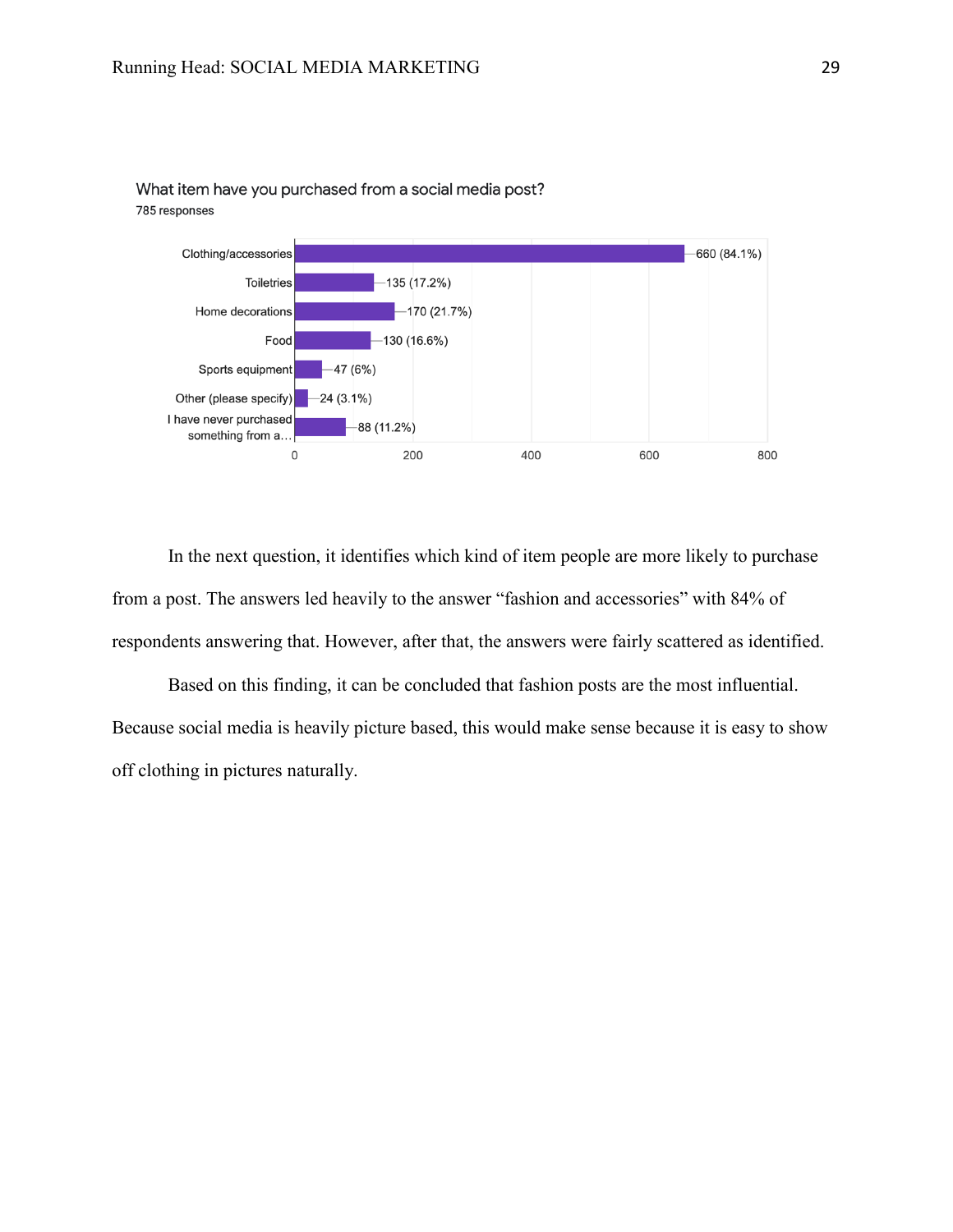

How likely are you to purchase something from a post on social media in the next month? 785 responses

In the next question it asks respondents to rate their likelihood of purchasing something they see on a post on social media in the next month. The scale ranged from one (not likely) to five (highly likely). The most common response was directly in the middle with 31% selecting three.

As identified by the chart, people rated themselves higher on the middle and less likely to purchase something in the next month. Only 10.6% rated they were highly likely to make the purchase. This data is interesting based on the fact that 85% of people rated a social media post as the most probable advertisement to promote a purchase. However, when actually making that purchase, the number is low.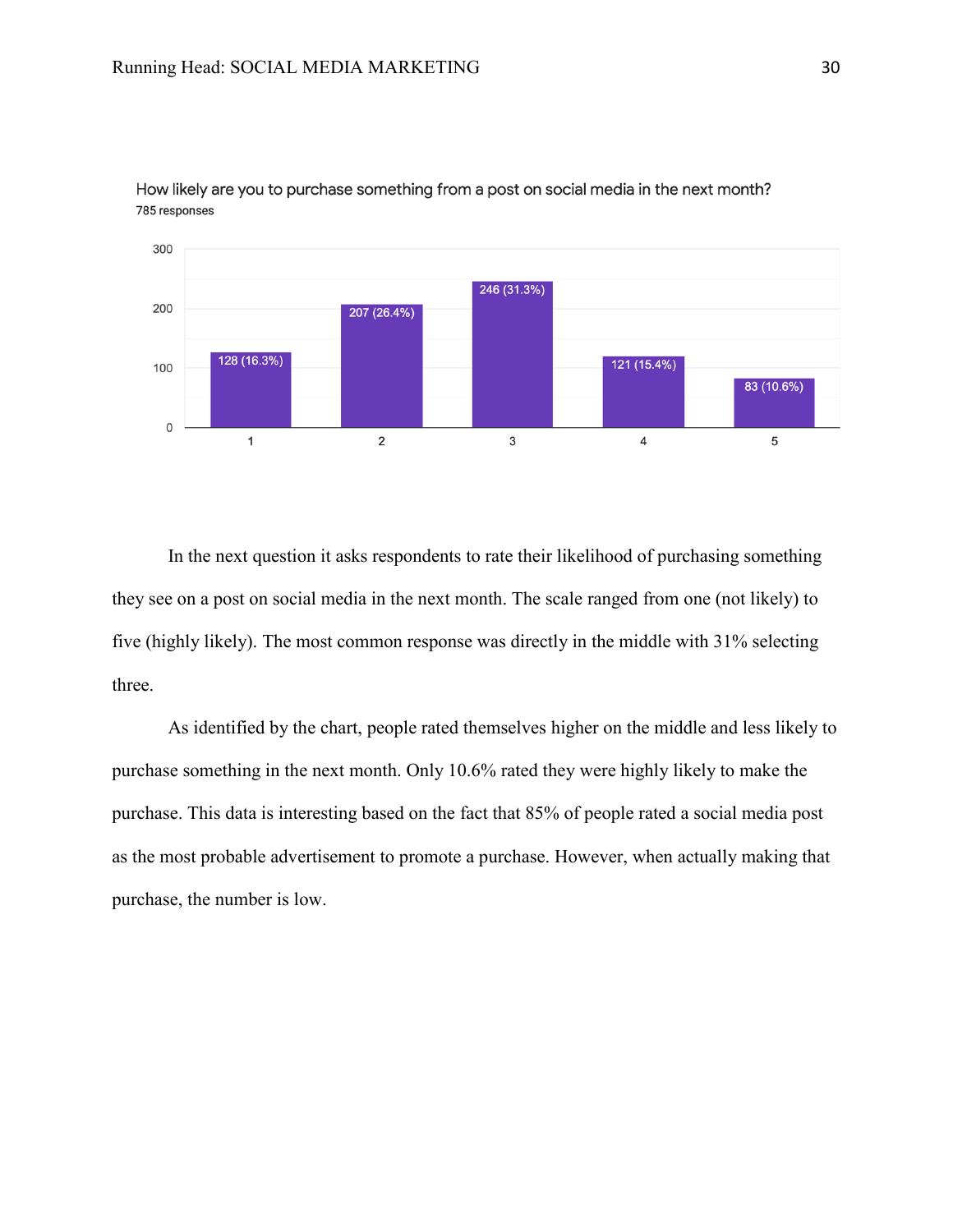

Does the #ad or #sponsor in the caption make you less likely to purchase something on a post? 785 responses

The following question asked respondents if indicating that a post was sponsored, or an ad made people less likely to purchase the thing being shown. This was based on the research in the literature review revealing that people have less trust towards a product if the person posting was paid to promote it. Due to this, the expectation would be that the majority of people would vote that a #ad or #sponsored in the caption would make them less likely to post. However, 50.7% of respondents answered that "it does not matter if they like the product." The next highest answer was "yes" with 36.6%. The lowest answer was 12.7% with a simple "no."

Due to this question, it seems that people on average do not mind seeing a sponsored post if the creator is posting about applicable things.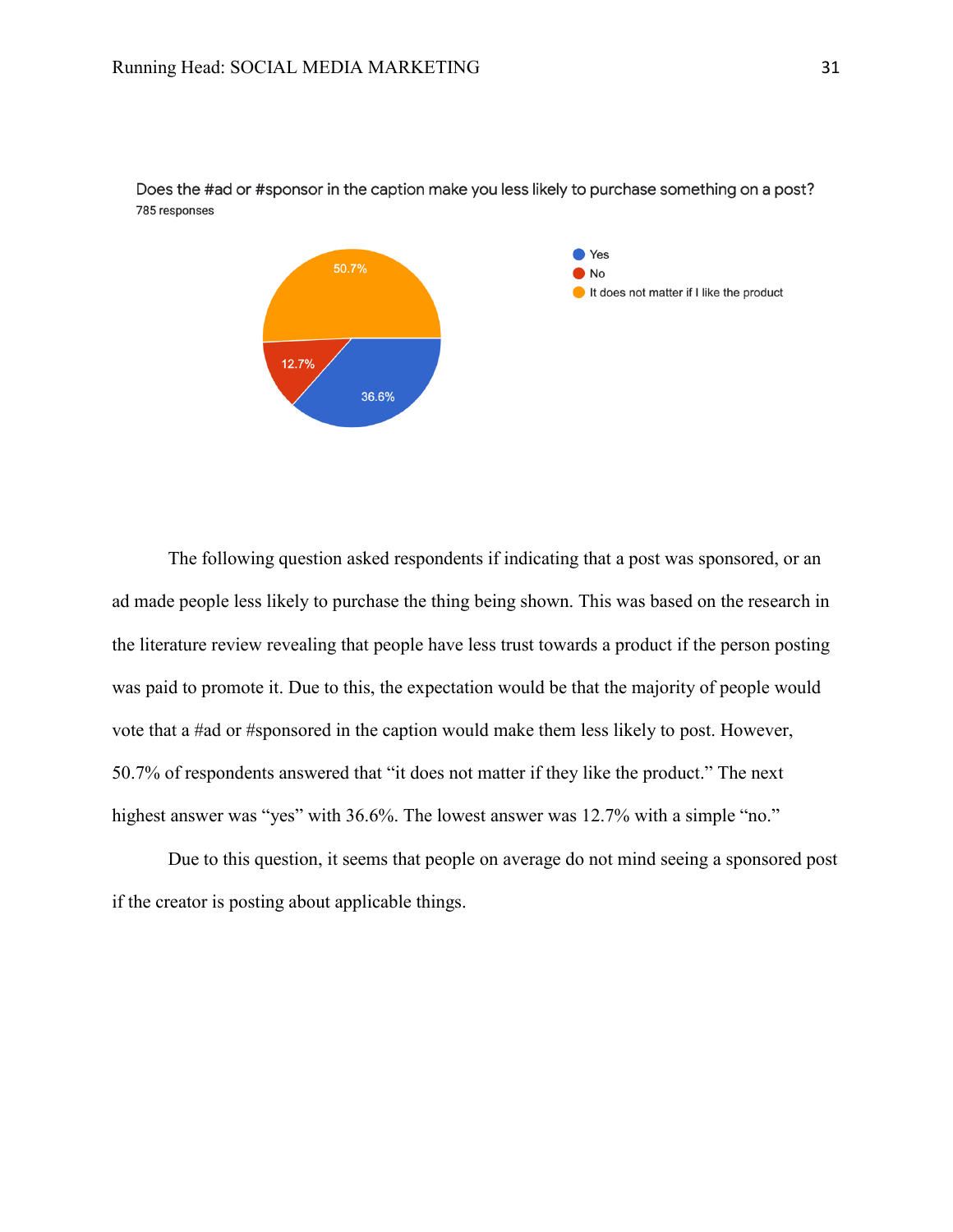

What is your favorite type of account to follow? 785 responses

The final question asked users to identify their favorite account to follow. The answer options varied with seven different answers. However, a mistake in the research is that the last answer "other (please specify)" did not allow an area for people to type what the "other" account not listed was.

"Fashion" is the most favored of accounts to follow with just barely over half of respondents selecting this. "Travel" was the next most followed with a quarter of respondents. After that, the answers are fairly scattered with "inspirational" peaking above the others by just a little bit.

Based on this research, people are using on average 3-4 hours of social media a day. This concludes that it is captivating, highly used, and highly effective in keeping people entertained. People are most likely to purchase something from a social media than other common forms of advertisement. While this is true, they are on the fence or on the low side of actually purchasing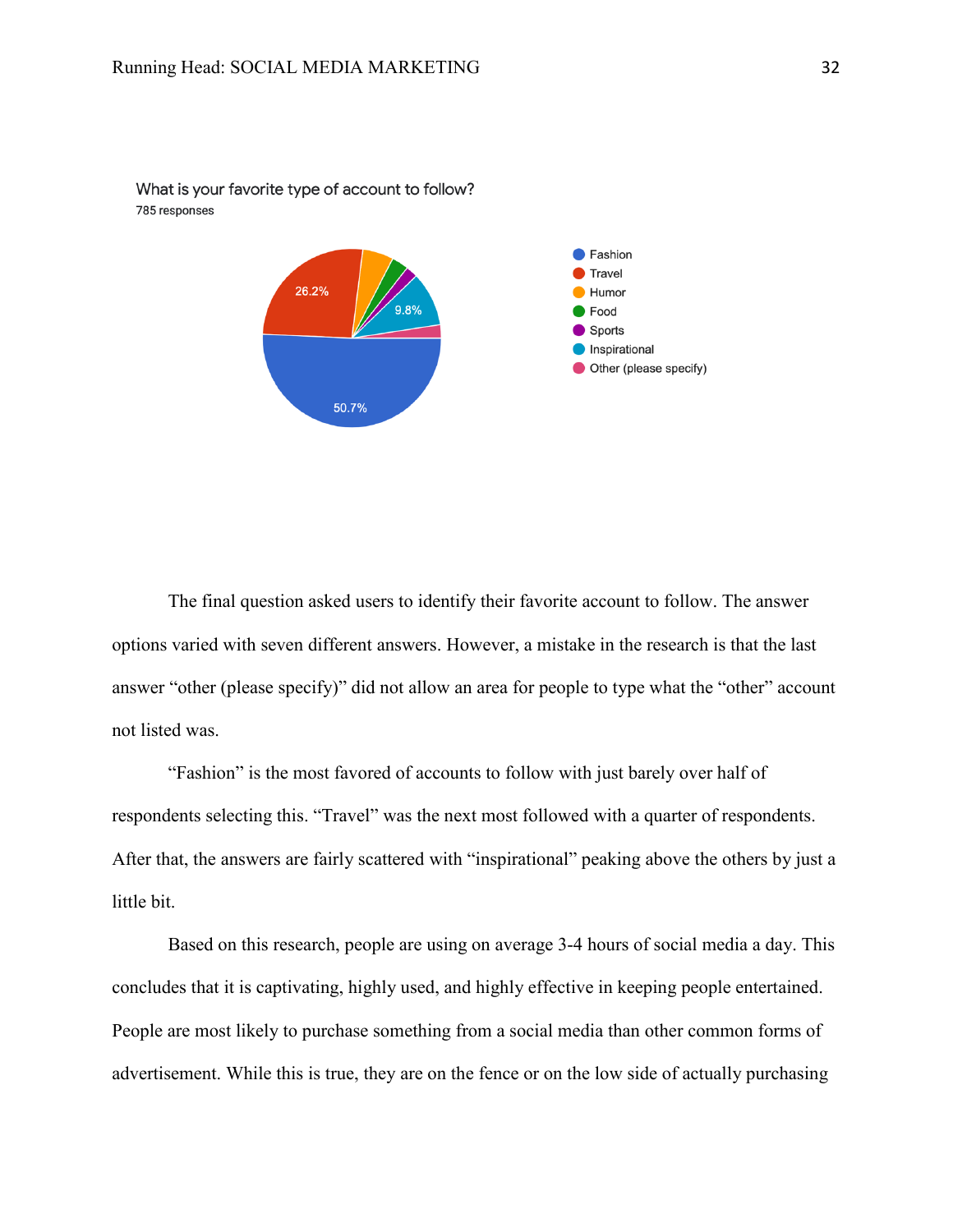something in the near future. The most common account to follow is a fashion account. This correlates with the fact the most common answer of what people have purchased is something fashion and accessories. Most people are not affected by the knowledge that a post is sponsored. However, a quarter of people say this makes them less likely to trust a product to post.

#### **Weakness or Further Research:**

While this literature and study achieved an overall comprehensive view of social media marketing with a focus on implementing influencers, it did not get as specified as it could have. Some of the factors that made this study weak: not specific to gender or age, making the survey primarily answered on Instagram which has more of a representation with the younger generation, and not allowing people to type in their answers if they felt they were not represented by one of the pre-selected answers.

On one hand, the literature review briefly touched on differences with age and gender in social media usage. On the other, the study did not ask questions to correlate if one gender or. Age answered drastically different. Based on the facts from the literature review, age plays a pivotal role in social media usage and targeted audience. This includes which social media sites they are on, how many times a day it is visited, how long is spent on each one, and spending habits. This could be easily solved by including a question to identify age and gender.

While the survey was offered on Southeastern Universities Sona survey, a large amount of surveys are posted on there and it does not have many active users. This resulted in only a handful of representation from this platform. So, the researcher posted a link to fill out the survey simply through Instagram. While it was not the intent to skew the responses merely to this platform, many more respondents occurred through there. If this had not been done, the number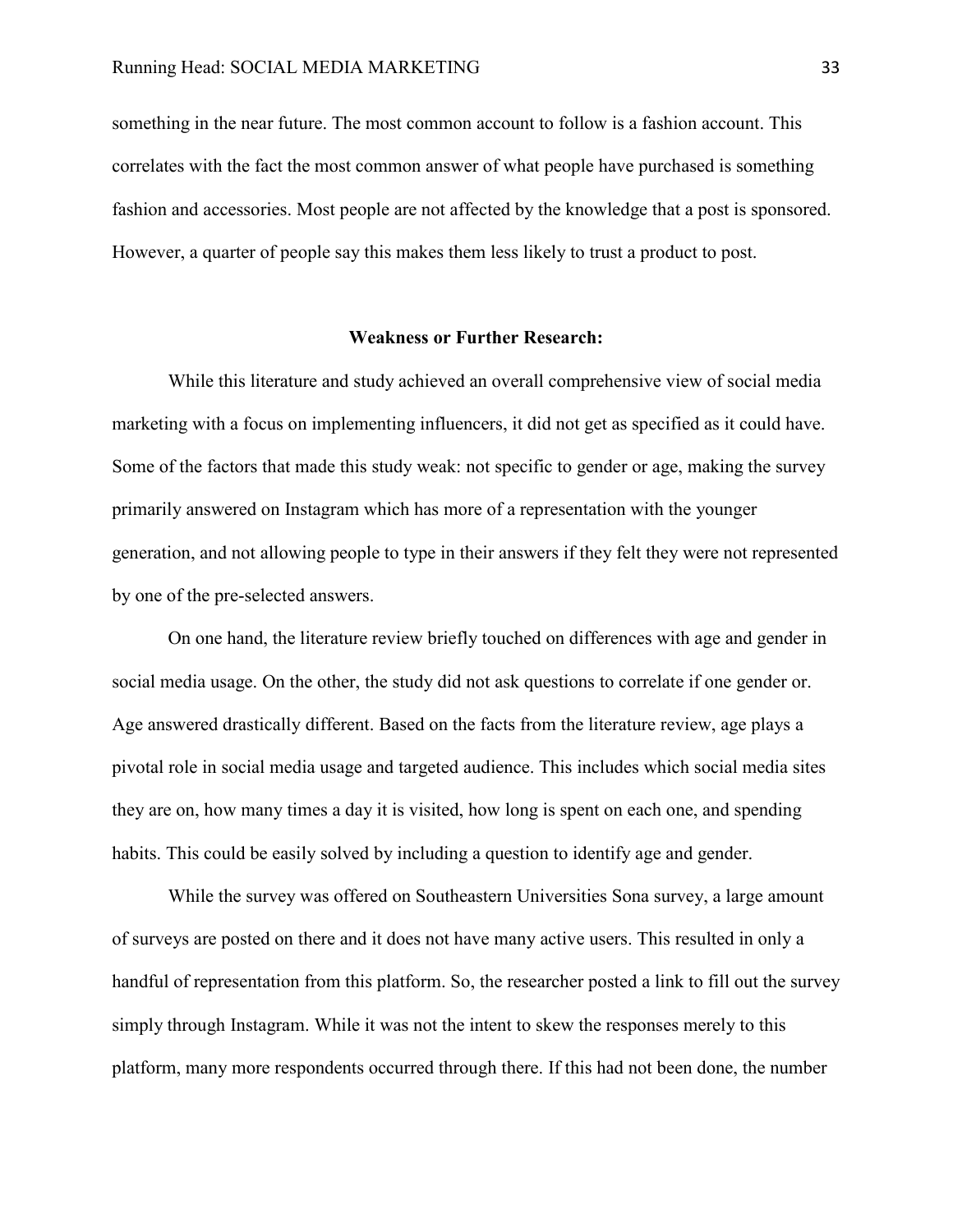of responses would have dramatically shifted. So, while the answers may be more in favor of a younger demographic through Instagram, it provides a wider variety of results based on the amount of responses.

This survey was only made available for pre-selected answers. The purpose behind this was to ensure accurate data could be concluded. This allowed the researcher to make predictions and comparisons from the findings. While allowing respondents the opportunity to answer with personalized responses would have broadened the results, this ensured accurate data.

For further research, it would be interesting to continue to follow social media trends. Because this is a new field emerging and changing every minute, the definitions shift, job opportunities arise, and new data is waiting to be collected. In a future study one could draw more specific conclusions about the impact of gender and age group. This could dive into categorizing how each individual person is interacts with social media, chooses to spend their time on the platforms, and how their spending habits are impacted by the social media decisions they are making.

These categories of identifying the groups most commonly impacted by different people or platforms could then be studied. The study could draw conclusions if they like influencers who live the same lifestyle as them, travel frequently, are authentic, live a glamorous life, or only post about a certain topic.

The future research for this topic is endless and continually emerging. While it is concluded that social media is useful and growing in usage, the way it is being used will keep shifting.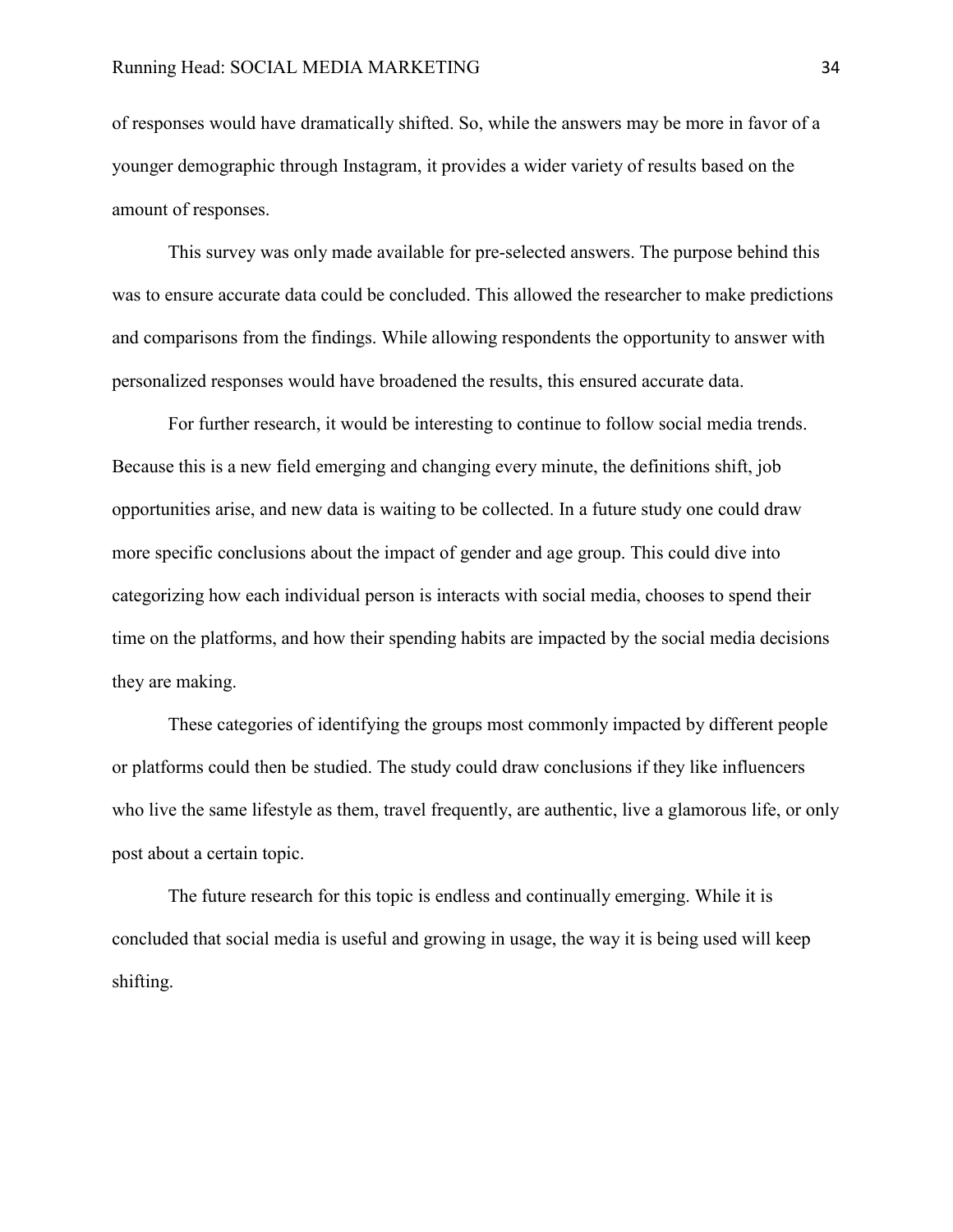#### **Conclusion:**

The findings in this research conclude the questions researched in the literature review. People want to be reached by social media. They seek out different social media platforms every day, multiple times a day. However, they want to view authentic, positive, and realistic advertisements. This is most easily expressed with influencers who are authentic in sharing their everyday life.

People are truly being influenced by social media marketing to make spending decisions. They follow accounts, brands, and personalities that they trust and based on this; they make purchase decisions. So, businesses must use these platforms to build that relational bond with their consumers. People want to consume from brands they identify with and trust.

The best way to select influencers to use for social media marketing is to select people who are already living a lifestyle that lines up with a brand. If a brand boasts about positivity and bright colors, they should be selecting someone who has those same qualities. If they lean more towards athletics and sports, they should select someone who plays and posts about sports. This will ensure they create authentic partnerships with the influencers they work with.

One of the most successful ways a brand can grow is to select influencers who they can build long term relationships with. This way, people can develop a genuine trust that the influencer personally uses the brand is confident in the products. When people see that someone is actively working with a company, they begin to build a trust with that company. Brands should be seeking long term partnerships so they attract long term consumers.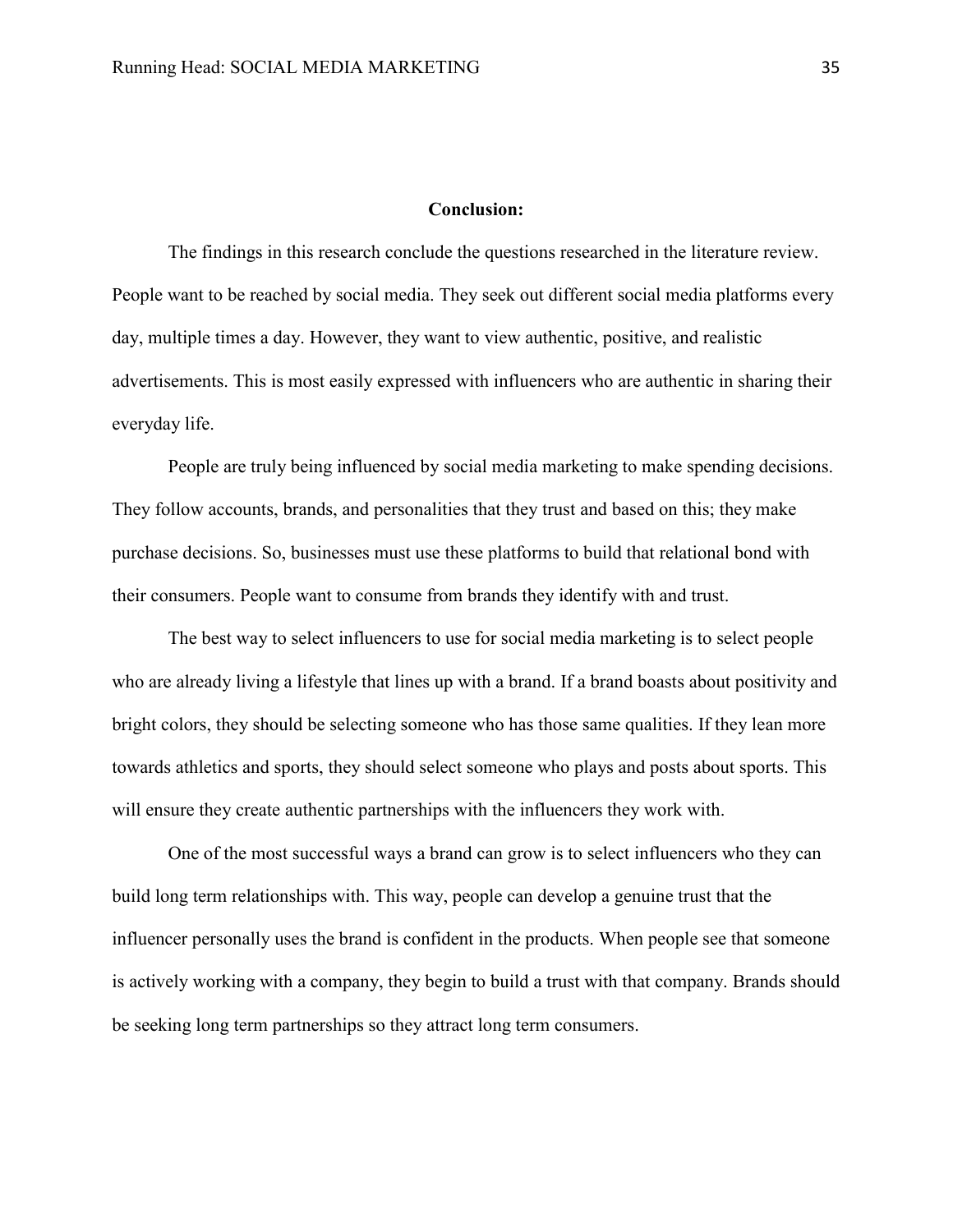It is important to note that all businesses can benefit from social media marketing. However, the ones who appear to see the most growth according to the study are those in travel, fashion, lifestyle, and cosmetic. These are companies who can most authentically integrate into the content people are already following along with.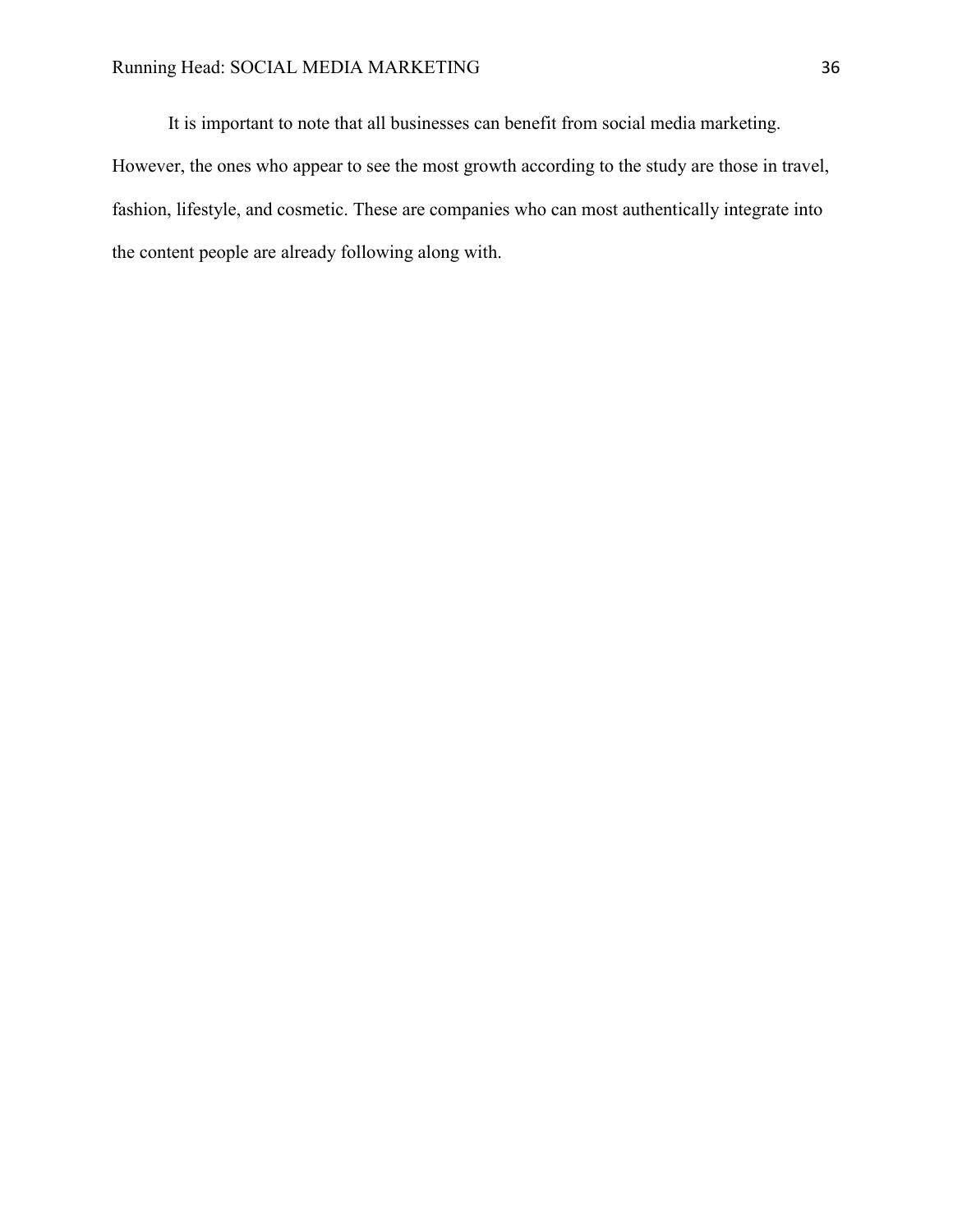# References:

- <span id="page-41-0"></span>Audrezet, A., Kerviler, G. de, & Moulard, J. G. (2018, July 18). Authenticity under threat: When social media influencers need to go beyond self-presentation. Retrieved February 25, 2020, from<https://www.sciencedirect.com/science/article/pii/S0148296318303229>
- Baird, C. H., & Parasnis, G. (2011). From social media to social customer relationship management. *Strategy & Leadership*, *39*(5), 30–37. <https://doi.org/10.1108/10878571111161507>
- Berthon, P., Pitt, L., & Campbell, C. (2008). Ad Lib: When customers create the ad. *California Management Review*, *50*(4), 6–30.<https://doi.org/10.2307/41166454>
- Burgess, E. (2017, January 23). 11 Essential Stats for Influencer Marketing in 2016. Retrieved February 20, 2020, from https://www.ion.co/11-essential-stats-for-influencer-marketingin-2016
- Burnette, B. (2017). "I don't need people to tell me I'm pretty on social media*:"* A qualitative study of social media and body image in early adolescent girls. *Science Direct, 23(2017),*  114-125. Retrieved from

[https://www.sciencedirect.com/science/article/pii/S174014451730102X.](https://www.sciencedirect.com/science/article/pii/S174014451730102X)

- Charry, A. A. K. (2019, September 26). Do Influencers Need to Tell Audiences They're Getting Paid? Retrieved from [https://hbr.org/2019/08/do-influencers-need-to-tell-audiences](https://hbr.org/2019/08/do-influencers-need-to-tell-audiences-theyre-getting-paid)[theyre-getting-paid](https://hbr.org/2019/08/do-influencers-need-to-tell-audiences-theyre-getting-paid)
- Fardouly, J. (2015). Social comparisons on social media: The impact of Facebook on young women's body image concerns and mood. *Elsevier, 13,* 38-45. Retrieved from [https://doi.org/10.1016/j.bodyim.2014.12.002.](https://doi.org/10.1016/j.bodyim.2014.12.002)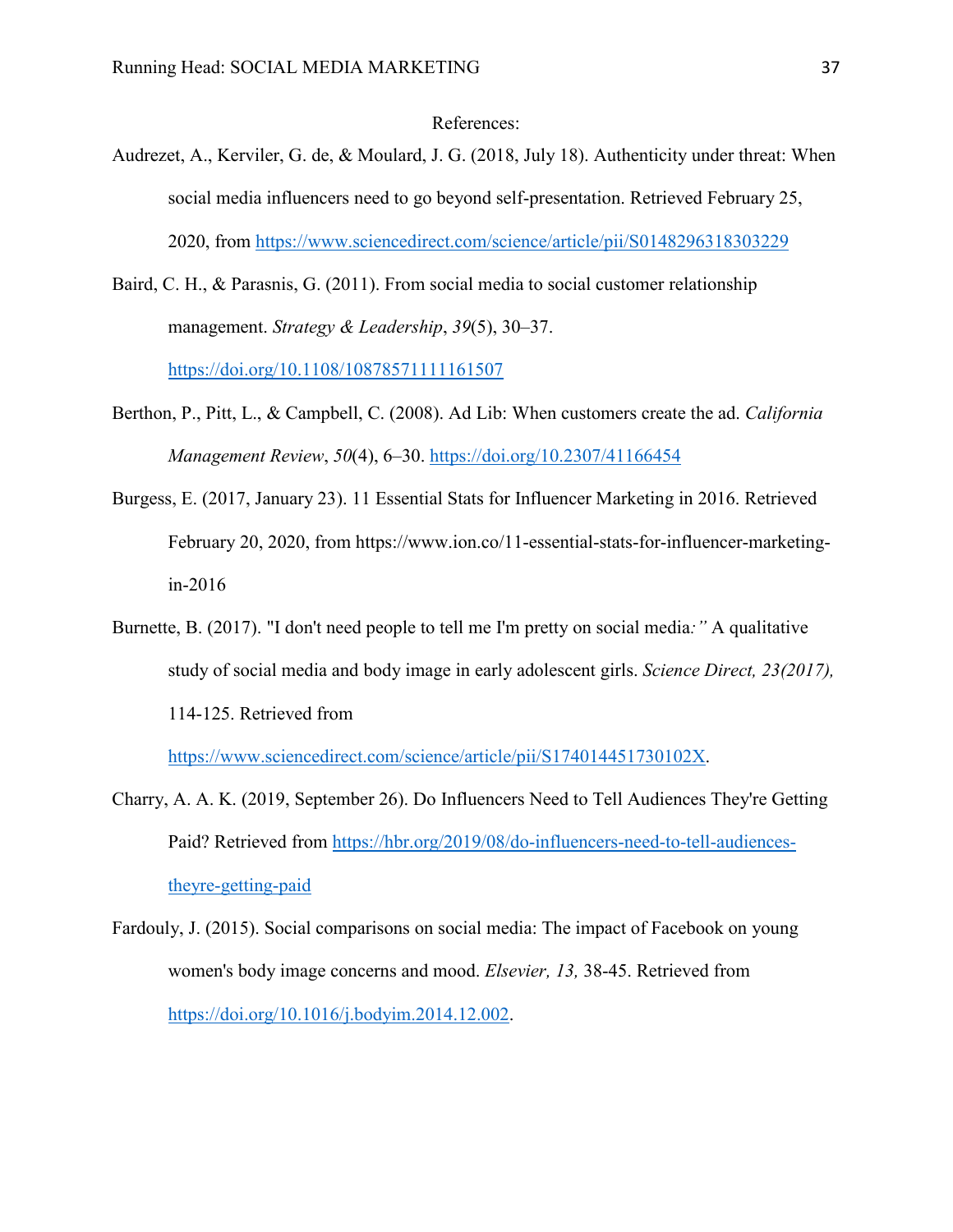- Glucksman, M. (2017). The Rise of Social Media Influencer Marketing on Lifestyle Branding: A Case Study of Lucie Fink. *Elon Journal of Undergraduate Research in Communications, 8*(2), 77–87.
- Goodman, M. (2011). Mapping and leveraging influencers in social media to shape corporate brand perceptions. *Corporate Communications: An International Journal*, *16*(3), 184- 191, <https://doiorg.seu.idm.oclc.org/10.1108/13563281111156853>
- Hemsley, J., Jacobson, J., Gruzd, A., & Mai, P. (2018). Social Media for Social Good or Evil: An Introduction. *Social Media Society*, *4*(3), 205630511878671. doi: 10.1177/2056305118786719
- Iqani, M. (2019). Picturing luxury, producing value: The cultural labour of social media brand influencers in South Africa. *International Journal of Cultural Studies*, *22*(2), 229–247. https://doi.org/10.1177/1367877918821237
- Kaplan, A. M., & Haenlein, M. (2010). Users of the world, unite! The challenges and opportunities of Social Media. *Business Horizons*, *53*(1), 59–68. [https://doi](https://doi-org.seu.idm.oclc.org/10.1016/j.bushor.2009.09.003)[org.seu.idm.oclc.org/10.1016/j.bushor.2009.09.003](https://doi-org.seu.idm.oclc.org/10.1016/j.bushor.2009.09.003)
- Kerviler, A. A. G. de. (2019, April 1). How Brands Can Build Successful Relationships with Influencers. Retrieved January 21, 2020, from https://hbr.org/2019/04/how-brands-canbuild-successful-relationships-with-

influencers?referral=03758&cm\_vc=rr\_item\_page.top\_right

Kumar, V., Bhaskaran, V., Mirchandani, R., & Shah, M. (2013). Creating a measurable social media marketing strategy: Increasing the value and ROI of intangibles and tangibles for Hokey Pokey. *Marketing Science*, *32*(2), 194–212. <https://doi.org/10.1287/mksc.1120.0768>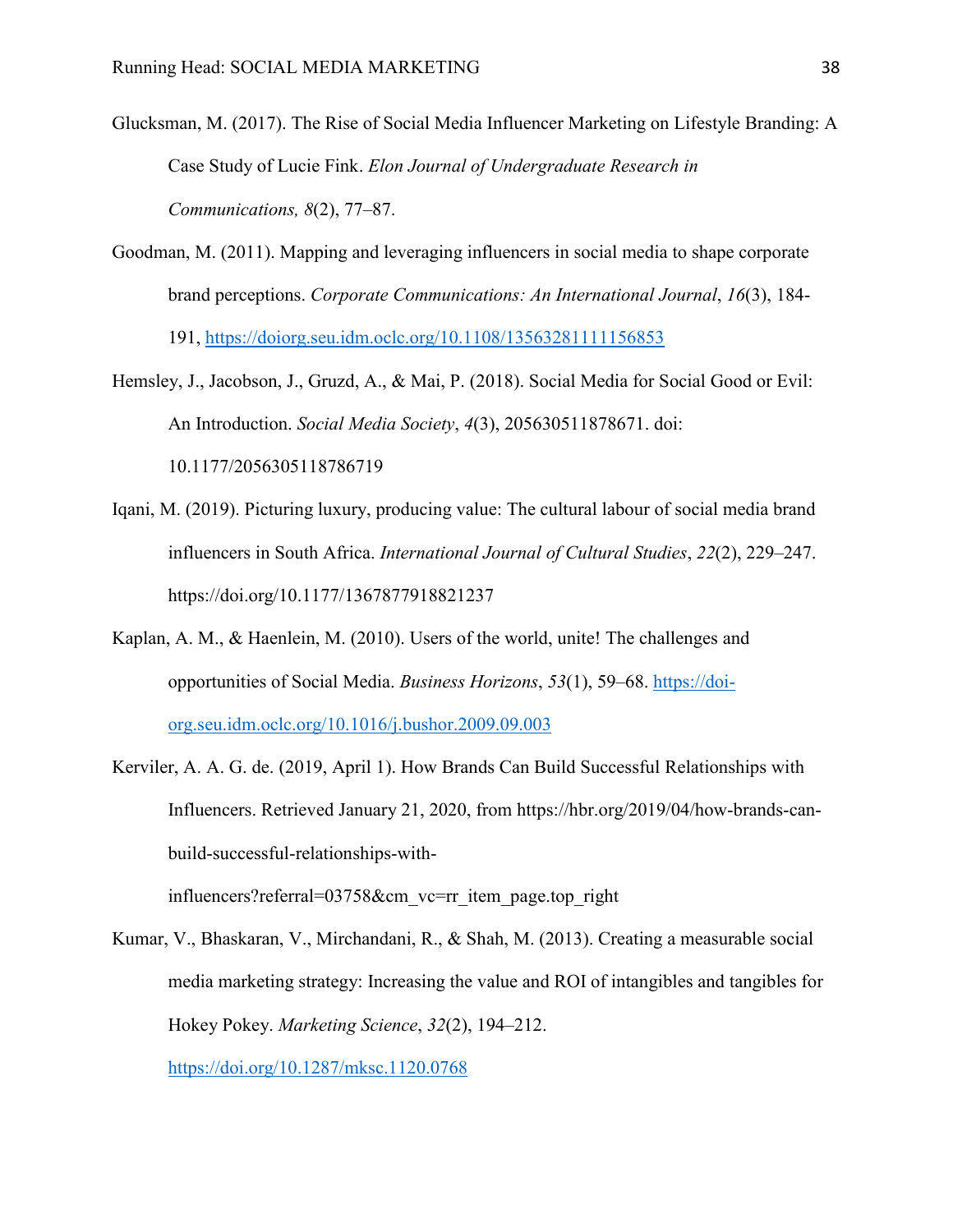- Lin, K.-Y., & Lu, H.-P. (2011). Why people use social networking sites: An empirical study integrating network externalities and motivation theory. *Computers in Human Behavior*, *27*(3), 1152–1161. https://doi.org/10.1016/j.chb.2010.12.009
- Pan, Y., Torres, I. M., & Zúñiga, M. A. (2019). Social Media Communications and Marketing Strategy: A Taxonomical Review of Potential Explanatory Approaches. *Journal of Internet Commerce*, *18*(1), 73–90.<https://doi.org/10.1080/15332861.2019.1567187>
- Schomer, A. (2019, July 15). INFLUENCER MARKETING 2019: Why brands can't get enough of an \$8 billion ecosystem driven by Kardashians, moms, and tweens. Retrieved from [https://www.businessinsider.com/the-2019-influencer-marketing-report-2019-7.](https://www.businessinsider.com/the-2019-influencer-marketing-report-2019-7)
- Smith, A., & Anderson, M. (2019, April 17). Social Media Use 2018: Demographics and Statistics. Retrieved November 4, 2019, from https://www.pewresearch.org/internet/2018/03/01/social-media-use-in-2018/.
- Sung, M., & Arum, E. S. (2018). The effect of social media attributes on purchase intention through motivation dimensions and social media product browsing. *Journal of Marketing Thought*, *5*(2), 12–22.<https://doi.org/10.15577/jmt.2018.08.01.2>
- Stephen, A. (2018). The untapped force of influencers that brands need to know. *Gulf Marketing Review*, 1. Retrieved from https://seu.idm.oclc.org/login?url=https://search.ebscohost.com/login.aspx?direct=true&d b=bth&AN=127811917&site=ehost-live&scope=site
- Social media. 2011. In *Merriam-Webster.com*. Retrieved May 8, 2011, from <https://www.merriam-webster.com/dictionary/social%20media>